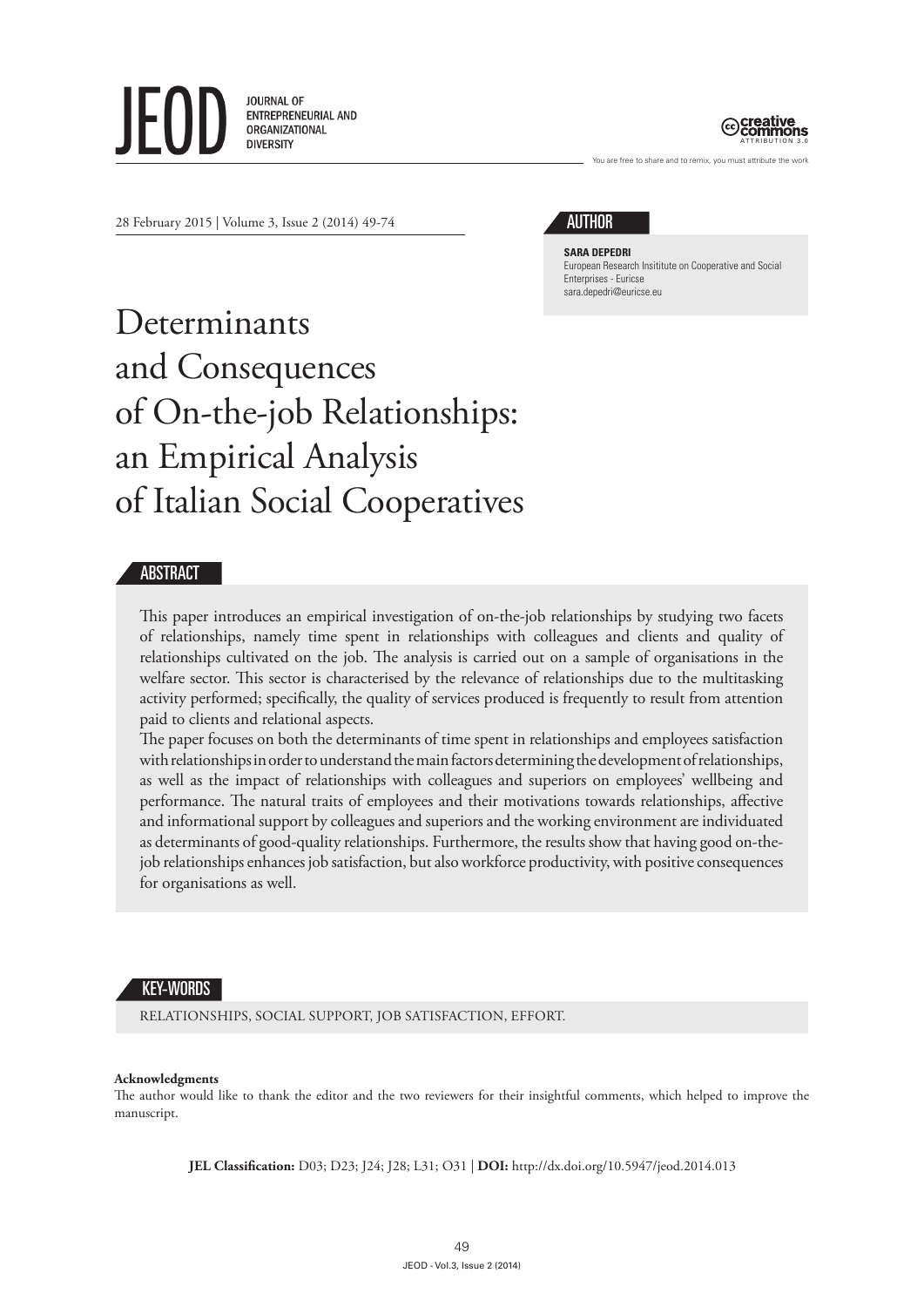# **1. Introduction**

Recent contributions in both psychology and economics have demonstrated that interpersonal relations are linked with perceptions of wellbeing and economic decisions. A large body of literature has specifically assumed that relationships can be considered a good which is produced and consumed at the same time, and that their development both inside and outside the economic sphere frequently affects people's economic performances (see Gui and Sudgen, 2005: 5). The role of relationships must therefore be reconsidered in order to explain the preferences and behaviours of economic actors.

One of the areas in which interpersonal relations are of particular importance is work. Relations among co-workers have been studied from various standpoints. Game theory and experimental analyses have focussed on the generation of cooperative choices by the sentiments of altruism and reciprocity between co-employees who help each other (e.g. Fischbacher et al., 2001; Kolm, 2005). Economic models have been constructed to examine the interaction between social capital and interpersonal relations (e.g. Antoci et al., 2005). Agency problems have been studied in order to verify employee performances in jobs with high team interaction (Zàrraga and Bonache, 2005), or where the organisation provides economic incentives proportional to team performance (e.g. Rotemberg, 1994; Dur and Sol, 2008). Some empirical analyses have been carried out to test the correlation between interpersonal relations with co-employees, on the one hand, and employee wellbeing, turnover and commitment on the other (e.g. Riordan and Griffeth, 1995; Dejonge et al., 1996; Borzaga and Depedri, 2005). These studies have helped to elucidate the possible sources of good-quality work relationships (Hodson, 2008). Furthermore, they have shown that interacting with other people and having good interpersonal relations at work have positive consequences for both job satisfaction (e.g. Krueger and Schkade, 2007) and employee performance (e.g. Morrison, 2004).

A complete understanding of the dynamics of interpersonal relations on the job, however, is hampered by some limitations in existing studies. First, the theory claims that diverse interactions (amongst team members, with superiors, with clients and organisations with which employees interact) and diverse psychological reactions (in terms of cohesiveness, reciprocity, response to supportive human relations practices, etc.) can take place amongst co-employees. Yet, empirical and experimental studies tend to restrict their analysis to one variable only at a time, or they consider one unique impact on co-employee relations, without estimating the consequences on employees' performance and wellbeing.

A second shortcoming of empirical studies is that they undervalue the role of interpersonal relations as goods which are consumed and produced simultaneously, as previously defined, and which may therefore increase social wellbeing. The role of interpersonal relations must be reconsidered in order to explain their importance for multiple actors at the same time (as proposed by Gui and Sudgen, 2005, in regard to relational goods).

Third, whilst a large body of literature on relationships and on-the-job interactions has concentrated on teamwork and used the experimental approach, only a few analyses have been conducted on onthe-job relationships by collecting data on employees. Furthermore, the literature has not sufficiently considered that interpersonal relations in the workplace are not only of growing importance in increasing firm competitiveness and reducing control costs (as stressed by Rubery and Grimshaw, 2003), but also in improving the quality of services, especially in jobs that require multitasking and relations with clients, such as jobs in the welfare sector.

As Hodson (2008: 187) recently recommended, "we need models and methods that are capable of understanding the components, causes and consequences of co-employee relations in the workplace of the new millennium". Our paper responds to this recommendation by examining the determinants and consequences of interpersonal relations in a service sector of increasing importance in national welfare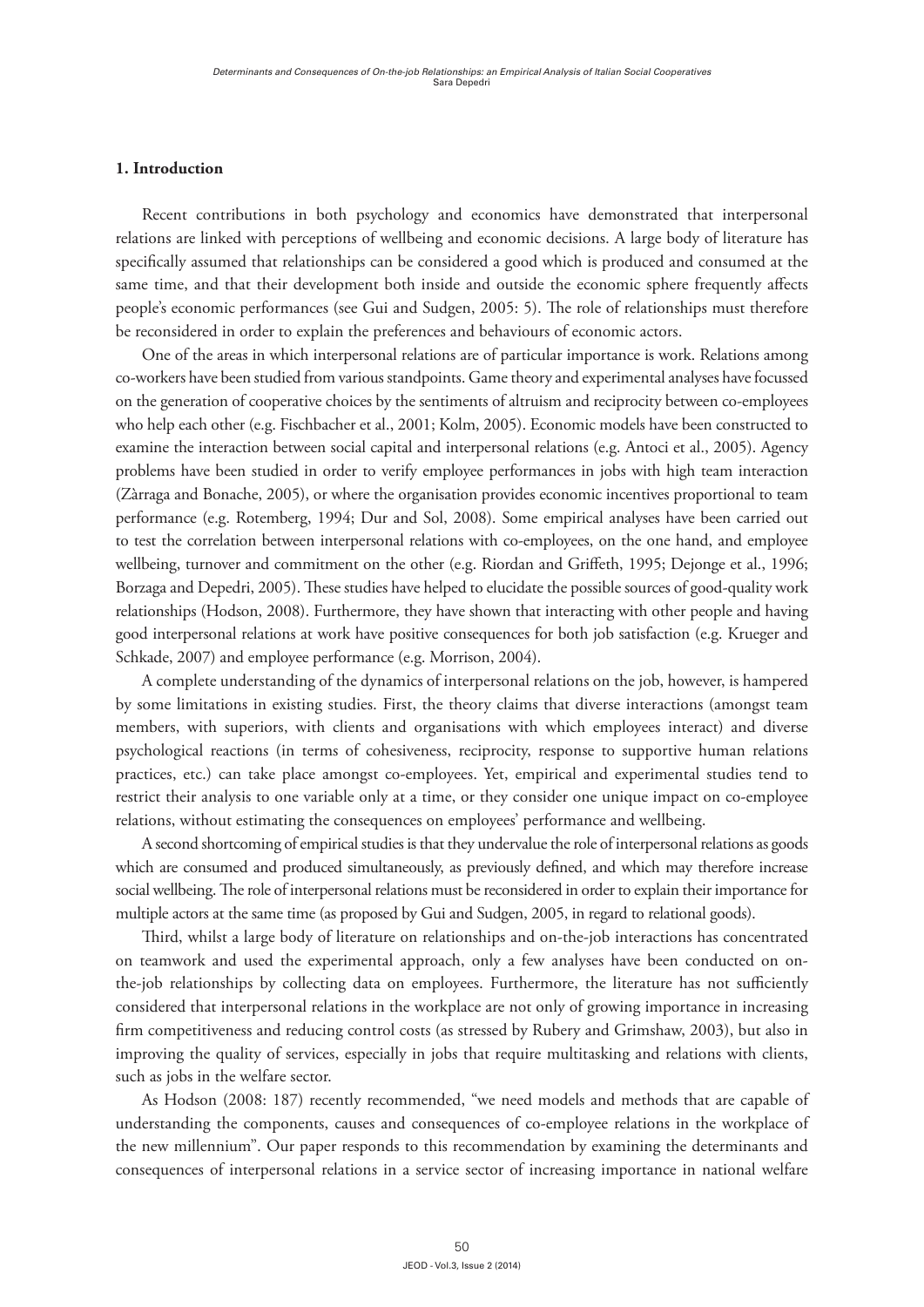systems, namely the welfare service sector. In order to identify the main components<sup>1</sup> of interpersonal relations, section 1 provides an overview of the topic and a summary of the various explanations and approaches to on-the-job relationships. The paper then seeks to estimate the social impact of on-the-job relationships in organisations where the development of interpersonal relations is important not only for employee wellbeing, but also for individual and organisational performance. Analysis is carried out on employees in the welfare sector by presenting data from a recent survey on social cooperatives, which are particular types of nonprofit organisations that produce welfare services.

Section 2 briefly describes the survey, which was conducted in Italy in 2007 on a sample of more than 4,000 employees in 320 Italian social cooperatives. The aim is to describe and interpret the importance of relationships for both the organisation itself and for its employees and to provide evidence for the multifaceted nature of interpersonal relationships. Section 4 focuses on the determinants and main consequences of on-the-job relations. The relation between interpersonal relationships, on the one hand, and employee wellbeing and performance on the other are investigated in order to understand whether relationships in general and their specific types better explain the emergence of cooperative behaviours and influence efficiency in the management of human resources.

#### **2. The multiple dimensions of on-the-job relations**

The standard economic approach does not investigate the importance of interpersonal relations in life or in the work environment. It has not typically conceived of relationships as goods because it considers them to be neither produced nor consumed by people. The interaction within working teams has been analysed by assuming that employees are purely self-interested, and principal-agents analyses have thus stressed the risk of opportunistic behaviour by people in groups, as typically demonstrated by underinvestment in effort and resources in the production of public goods. High support from co-employees and the presence of people more willing to cooperate has therefore been viewed more as a source of free-riding and lower effort than as a source of peer-monitoring and willingness to cooperate and reciprocate.

This approach has been challenged by psychology and behavioural economics. New theories have demonstrated that work relations significantly influence employees' perceptions and behaviours, and therefore warrant closer attention. The emergence of interpersonal relations and the possibility of positive consequences for employees' behaviour can be explained by various drivers.

A first driver is the social support demanded and supplied by employees. As described by Cohen and Wills (1985), social support can be provided in the form of affective support (which fosters the feeling of being accepted), informational support (giving advice and offering guidance), instrumental support (i.e. material assistance and co-help among employees) and social companionship (i.e. opportunities to develop networks on the job). All of these dimensions describe the emergence of interpersonal relations which produce both psychological and economic advantages for employees because they feel better, but also increase their knowledge and their job commitment. Social support seems to be provided by co-employees' cohesiveness and solidarity, which have consequently been studied as two of the focal dimensions of relationships (Zàrraga and Bonache, 2005).

<sup>&</sup>lt;sup>1</sup> The term 'component' has been used by Hodson (2008) to define the facets that compose relationships. He particularly individuates the component of relationships in cohesiveness, conflict and peer supervision, but the term can be also adapted to all elements which define relationships. Therefore, the term 'component' will be used in the remainder of the paper according to this broad and non-statistical meaning.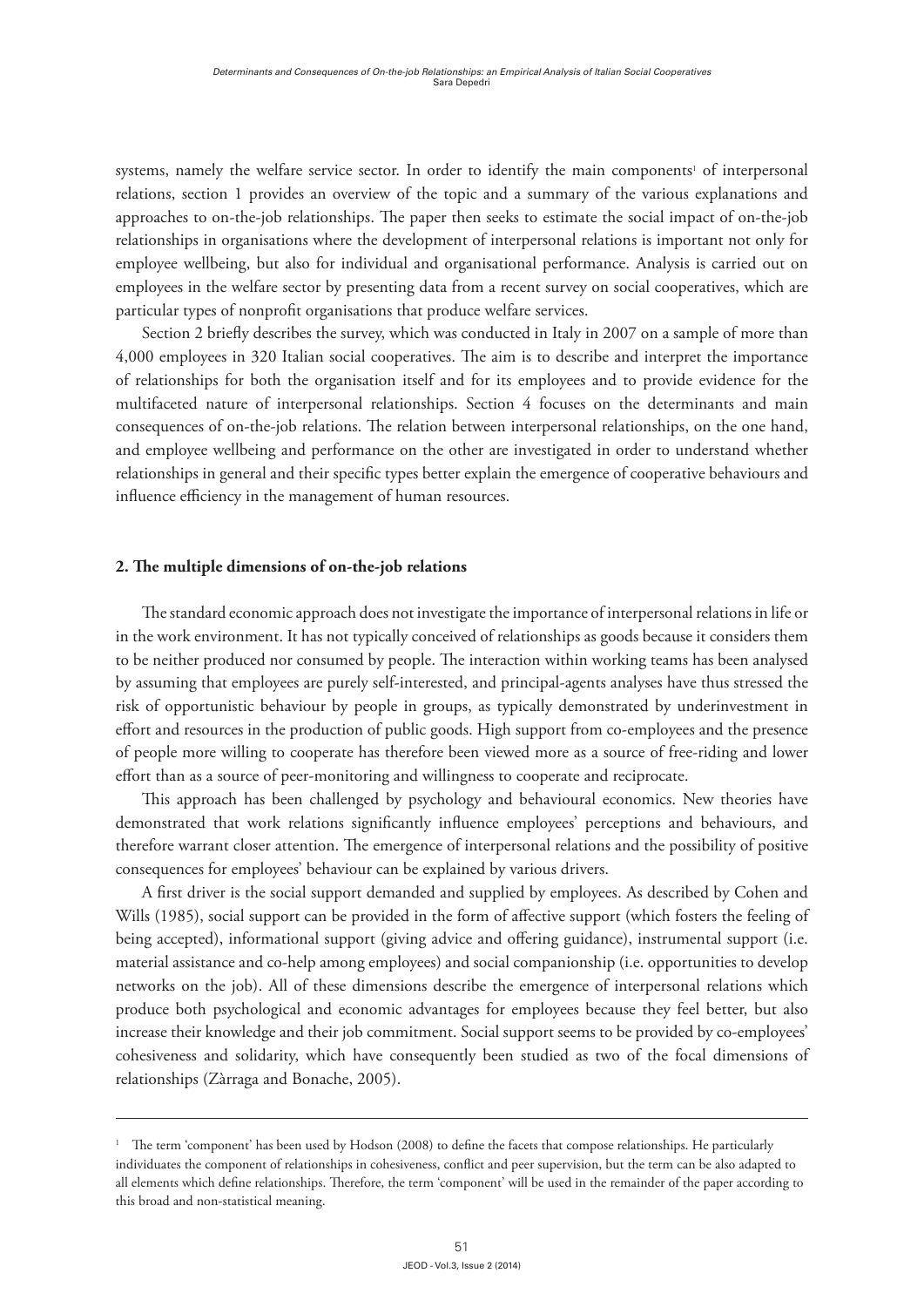The second and most frequently explored issue concerns teamwork. Being involved in a team tends to increase both affective and instrumental support amongst members (Ducharm and Martin, 2000). Relationships become more intimate (Tucker, 1999), and employees increase their sense of altruism, willingness to reciprocate and compliance with the group's social norms (Dur and Sol, 2008). Managerial practices which are attentive to both fair behaviours and economic team incentives can enhance teamwork (Dur and Sol, 2008). When employees are kind reciprocators, the organisation of people in teams can reduce the costs of monitoring and of nonattendance incurred by employers (Heywood et al., 2008) mainly by enriching peer monitoring (Guest and Peccei, 2001).

Although less investigated, individual features also seem to be important drivers of interpersonal relations, and they can explain the perception of relationships as goods which increase employees' wellbeing. People who are naturally extroverted tend to devote more time to relationships on the job as a persistent personality trait (Roberts and Del Vecchio, 2000), and they tend to be selected for jobs requiring more intensive relationships (Krueger and Schkade, 2007). Employees' motivations, attitudes towards relationships and social preferences also explain the choice of some jobs and wellbeing on the job (Kosfeld and Von Siemens, 2007). Furthermore, off-the-job relationships tend to explain employees' interest in onthe-job relationships (Hurlbert, 1991). Individuals therefore have preferences for relationships representing part of their personality traits; these explain why good relationships can better emerge better in some specific environments more than in others. However, preferences may evolve over time, depending on the influence of other people and the work environment (as in repeated games). Thus, the work environment becomes a further driver of on-the-job relationships.

Since features of the organisation and the work environment help to improve on-the-job relationships, they affect job satisfaction and employees' behaviours. Amongst the most important inter-organisational practices, researchers have pointed to involvement, consultation, provision of incentives and monitoring as factors which indirectly influence relations among employees and with superiors (e.g. Aoki, 1984; Gibbons, 1998; Dur and Sol, 2008). Supportive human relations practices have been studied from different standpoints, including the provision of stable employment and adequate rewards to improve the workplace climate. However, their importance has not always been confirmed (Hodson, 2008). Organisational policies also can be directed to increase or limit the opportunity for employees to meet with colleagues and to increase the time spent with them, considering that—as research has demonstrated—the more the time spent on relationships with co-employees, the higher the job satisfaction (Krueger and Schkade, 2007).

In conclusion, the importance of on-the-job relations has been ascertained and more complete hypotheses concerning their determinants and consequences can be put forward and empirically tested.

# *2.1. Hypotheses to be tested*

Literature, and especially experimental analyses, has investigated interpersonal relationships from different standpoints, as described in the previous subsection. They help to show that relationships improve employees' wellbeing and performances with an intensity which depends on the individual motivations of employees, the features of jobs and organisations, the presence of other employees interested in cultivating on-the-job relationships and other variables which must be estimated when investigating interpersonal relations. We formulate our hypotheses on the components and the consequences of on-the-job relationships according to these considerations.

Figure 1 introduces a schematisation of the main literature contribution and the hypotheses to be tested in the following empirical section. Specifically, as stated in the literature, relationships are consumed and produced at the same time. Therefore, we use empirical data to test the following hypothesis: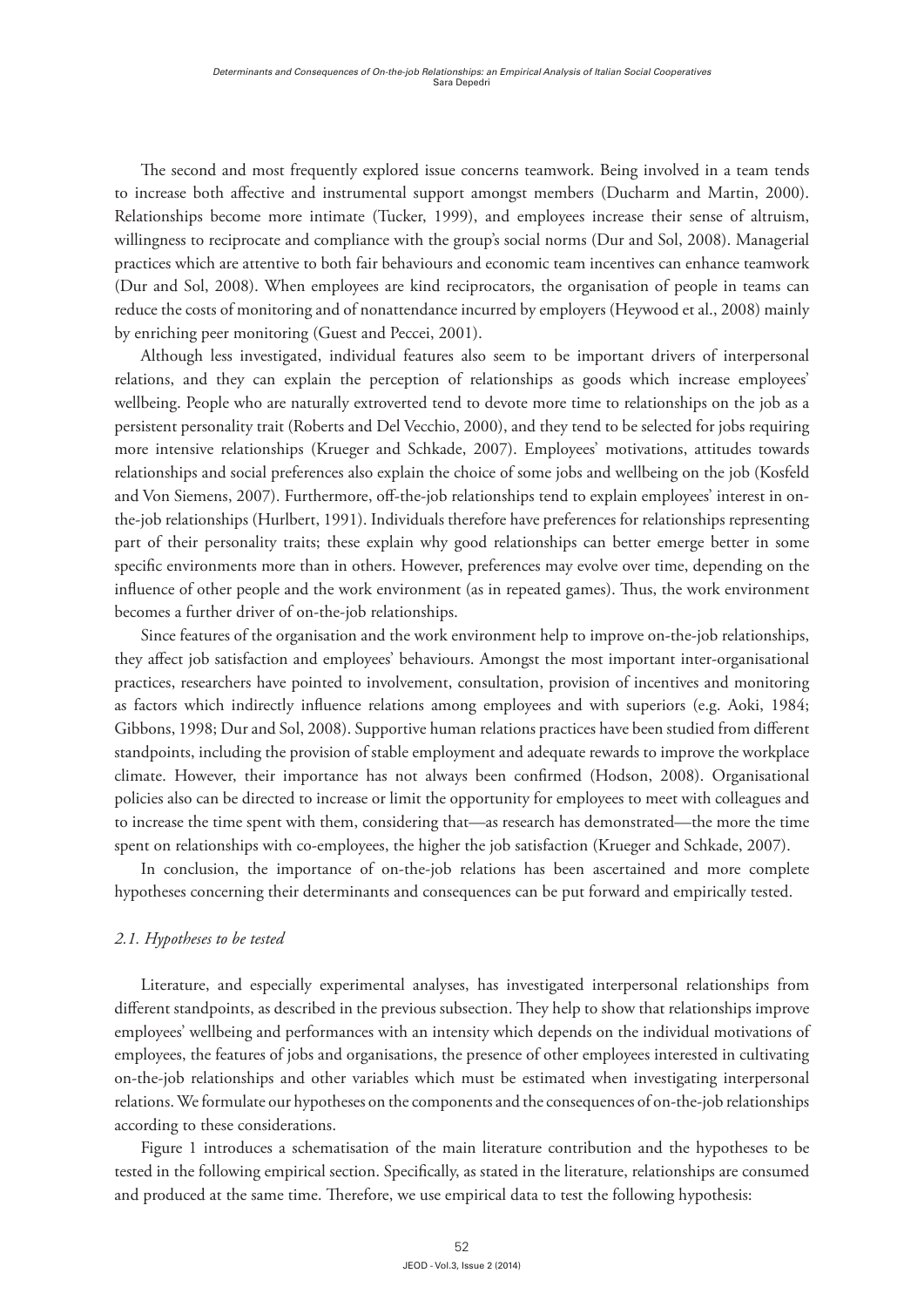*H1: On-the-job relationships can be analysed with both quantitative and qualitative factors, which can be respectively approximated by the time spent on relationships and by satisfaction with them. Furthermore, relationships are not only produced by employees but also consumed by other people (mainly clients and colleagues). All of these dimensions of relationships are expected to be positively correlated; specifically, they are complements and not substitutes in determining relationships.*

Summarising the literature, relationships also have different dimensions which develop within the organisation in two main domains – in the work team (in the sub-dimension of diverse kinds of support) and in the human relation practices (promoted by the organisation and by the superior). Furthermore, relationships are also described according to the individual's features, especially extroversion, motivation towards the job and social preferences. This multidimensionality of relationships helps to formulate the following hypothesis:

*H2: Relationships configure simultaneously in several components and depend upon several dimensions, namely the natural traits of employees, the social support received from colleagues and superiors and some human relations practices. Not all organisations and employees are therefore expected to activate the same amount and quality of relationships, or to be equally satisfied with them, due to their different traits, diverse job environment and diverse components in which relationships take place.*



#### **Figure 1. Emergence and consequences of relationships**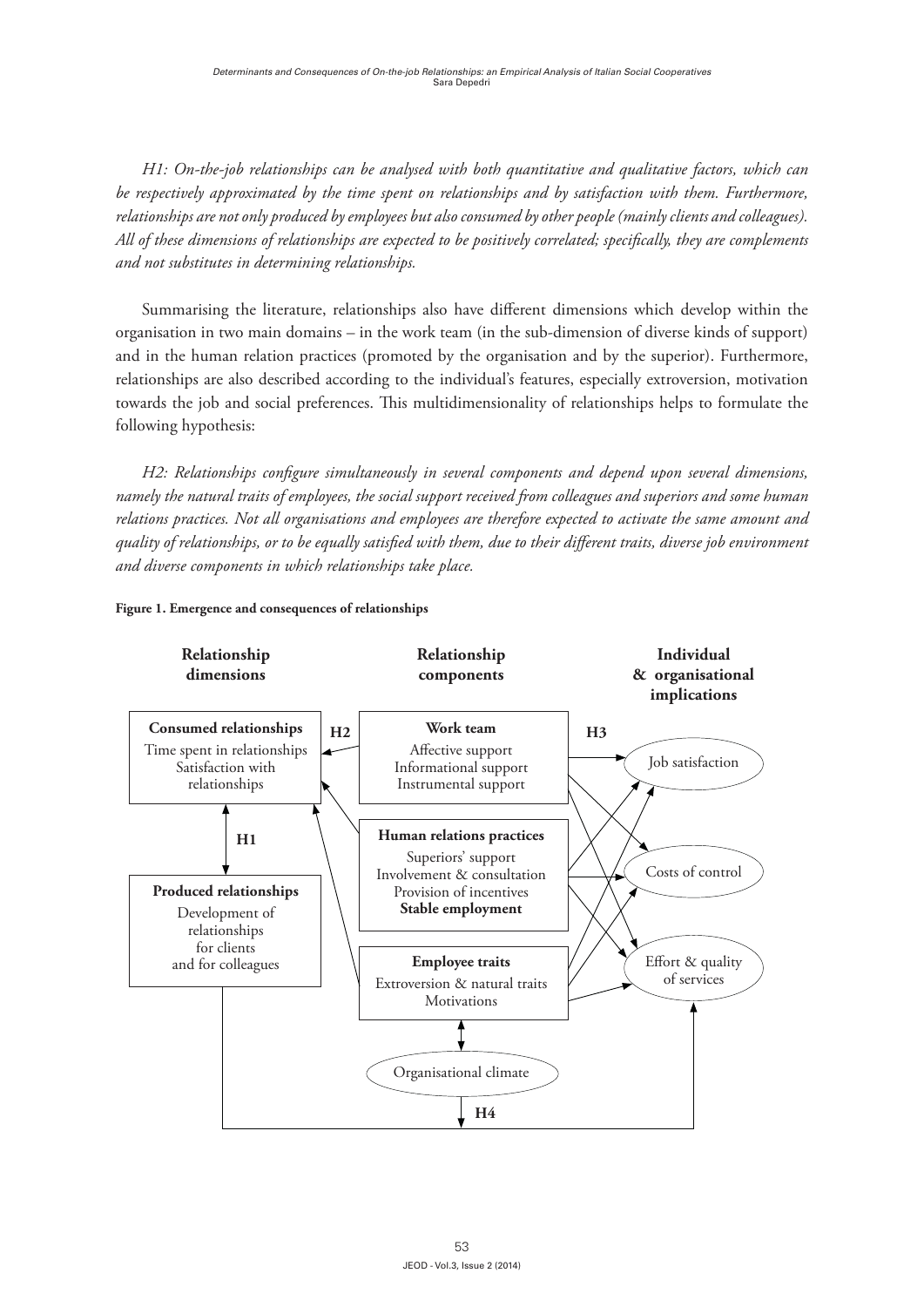Furthermore, and most importantly, relationships can improve employees' wellbeing and willingness to cooperate not only within their team, but also through being kind reciprocators to the organisation. Therefore, we propose the following:

*H3: The main components along which relationships are articulated influence job satisfaction and employees performances. Good-quality relationships are expected to be positively correlated with higher satisfaction for all employees. Furthermore, in welfare services – where relationships matter and increase the quality of the service – good-quality relationships are expected to increase employees' performance in terms of effort. Relationships with other people in general are thus supposed not to consume time that should be devoted to production, but on the contrary, to increase both job quality and employees performances.*

Finally, this study also seeks to add new insights to the understanding of the role covered by the organisational climate. It intends to take an original approach for testing the interrelations among the various components and the consequences of on-the-job relationships. Specifically, we propose the following:

*H4: The importance of the job environment is not only intrinsic to policies planned and treatment received; it also depends upon how other employees arrange the work environment. The team perception of relationships and the homogeneity of relational consumption in the workplace may influence wellbeing and willingness to cooperate, particularly in inequity-averse employees. Nevertheless, the employee's distance from the group is also expected to affect his/her satisfaction and effort.*

The abovementioned hypotheses are expected to be especially relevant in sectors populated by altruistic people, volunteers and clients in need, whose presence is common in the welfare sector.

# **3. The empirical investigation**

The literature on interpersonal relations on the job has mainly explained the importance of interactions with co-employees by means of laboratory experiments. Our paper contributes to the understanding of relationships in the workplace, and specifically in organisations where relations are important goods both for the consumption of employees and for production in favour of co-employees and clients.

The data that we introduce refer to a survey conducted by a network of Italian universities $^2$  between 2005 and 2007. The data were collected on a specific type of organisation producing welfare services, namely the social cooperative. Organisations of this kind mainly supply health, education and welfare services, or provide work integration for disadvantaged people. All services require employees to engage in multitasking activities where quality is at least as important as quantity, and where clients need to cultivate good relationships with the employees delivering the service.

The sample consists of 320 social cooperatives extracted from all Italian social cooperatives (around 12,000 firms with 300,000 employees) and designed to represent the universe by type, region (North-East, North-West, Central and South Italy) and size (fewer than 15, 15-50, and more than 50 employees). Questionnaires

<sup>2</sup> The network was coordinated by the University of Trento in collaboration with the University of Brescia, the University of Naples "Federico II", the University of Milan "Bicocca", the University of Reggio Calabria and Euricse. The research was financed by the Italian Ministry of University and Research and Fondazione Cariplo.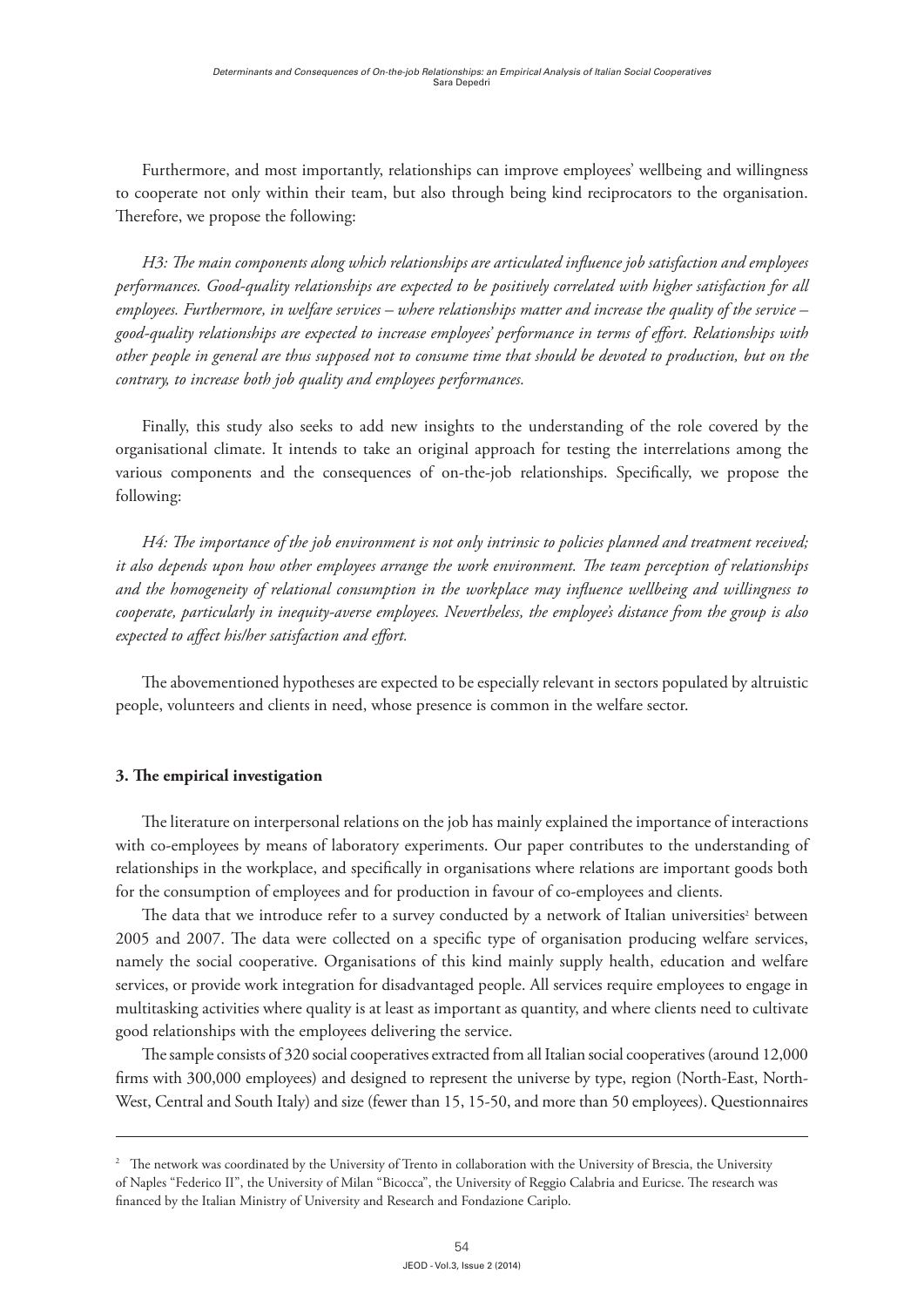were also sent to 336 managers and to 4,134 salaried employees. The employees interviewed were mainly female, aged over 40 (36.1 per cent) and highly educated (34.7 per cent had a university degree).

The questionnaires collected information on the activity performed, job satisfaction, perceptions of equity and effort and relationships with superiors, co-employees, clients and the organisation. Qualitative statements were evaluated by employees on a Likert scale ranging from 1 (minimum) to 7 (maximum), or from 1 to 4. The following subsections present the most interesting findings on relationships in social cooperatives and seek to determine the main drivers and consequences of on-the-job relationships.

# *3.1. Descriptive statistics*

The data enable several analyses of the importance of relationships from various perspectives. Specifically, as depicted in Figure 1, it is possible to distinguish between the dimensions and the components of relationships, as described in the literature.

In terms of the dimensions, the quantity of relationships is estimated in the time spent on relationships with the organisation's main stakeholders<sup>3</sup> and the quality of relationships is expressed by employees' satisfaction with them (Table 1). Employees devoted a great of their time to relationships with clients, as expected due to the nature of their work. Relationships with colleagues and with superiors are also frequent.

The employees interviewed are very satisfied with all these relationships, and especially with relations with colleagues and, when working in a group, with the members of the team. Relationships with superiors are also satisfying; the least satisfying (although still positive) are relationships with volunteers, where present<sup>4</sup>. Relationships with clients received the highest average satisfaction scores.

|                                                        | Average | Std. deviation | % high scores* |
|--------------------------------------------------------|---------|----------------|----------------|
| Time spent on relations with<br>(scale 1 to 4)         |         |                |                |
| Colleagues                                             | 3.95    | 0.880          | 30.4           |
| Members of the work team                               | 3.47    | 1.383          | 26.1           |
| Superiors                                              | 3.39    | 1.058          | 13.4           |
| Clients                                                | 3.77    | 1.323          | 38.2           |
| Satisfaction with relationships with<br>(scale 1 to 7) |         |                |                |
| Colleagues                                             | 5.68    | 1.354          | 64.0           |
| Members of the work team                               | 5.68    | 1.277          | 51.5           |
| Superiors                                              | 5.61    | 1.394          | 59.0           |
| Clients                                                | 5.82    | 1.231          | 60.9           |

#### **Table 1. The dimensions of relationships**

\* The column presents the percentage of respondents with high scores. Since the two dimensions refer to different Likert scales, the percentage of time spent on relations refers to people answering 4; the percentage of satisfaction with relationships refers to people answering 6 or 7.

<sup>3</sup> The most frequently used index for the importance of workplace relationships is the time devoted to relationships on the job.

 $4$  70 per cent of social cooperatives have volunteers. Volunteers are generally assumed to be vectors of intrinsic motivations and interest for relationships, given their altruism and intrinsic motivation to the job.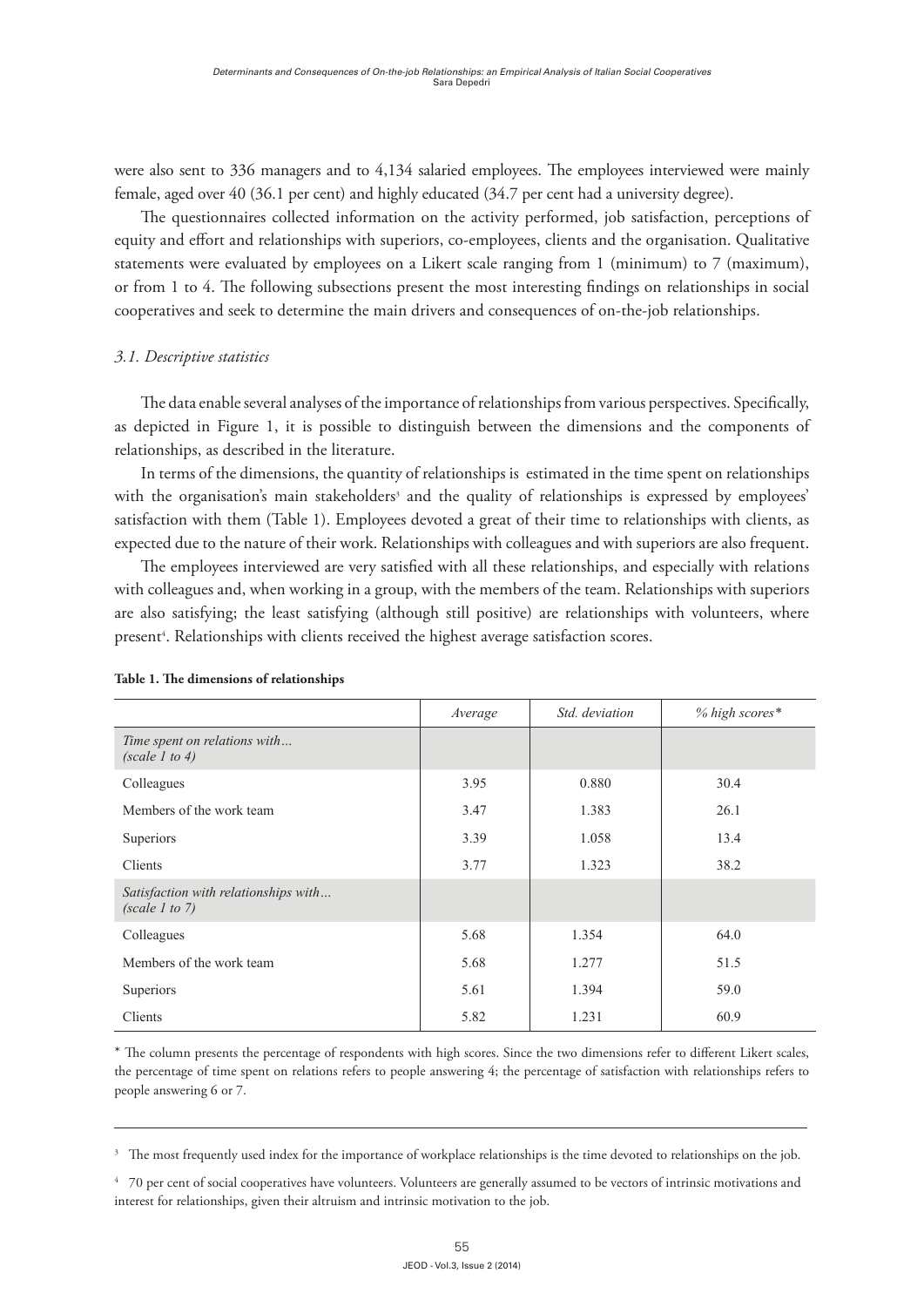By looking at the components of relationships as defined in the previous sections, our questionnaire collects some data that approximate them efficiently. First, the individual inclination of employees to invest in relationships is tested by their extroversion level (Table 2). Even before becoming employed in cooperatives, 63.3 per cent of the employees interviewed assigned great importance to relationships (scores over 6), while only 6.9 per cent did not consider them important (scores under 4). Therefore, it seems possible to state that people employed in social cooperatives are quite homogeneously extroverted, which also supports the thesis that extroverted people tend to be employed in jobs requiring frequent relationships. Furthermore, differently extroverted people tend to also self-select or be employed in roles requiring different time spent in relationships. Whilst the percentage of very extroverted people is lower (54.8 per cent) amongst employees providing support activities (such as cleaning, cooking, etc*.*), it is higher amongst employees in direct contact with clients (61 per cent), and especially amongst those devoted to networking relationships (70.9 per cent).

A second component in our taxonomy consists of employee motivation. When employees are asked to rank the 12 most important aspects of their work, they put relationships with colleagues and superiors in fourth place (most important aspect for 27.7 per cent), and relationships with people interacting with the organisation (e.g. clients) in fifth place (most important aspect for 24.7 per cent). The wage ranks only sixth. Similarly, relationships rank fourth among the most important aspects of the job which attract employees to social cooperatives. They are considered very important by 56.2 per cent of the employees interviewed, followed by the opportunity for professional growth, to help other people and to find a job. However, they precede many extrinsic aspects, wage included.

Even when the importance of relationships as initial motivation is high, experience in social cooperatives increases the importance assigned by employees to relationships on the job (as stated by 71.7 per cent).

| Proxies                                                                        | Average | Std.<br>deviation |
|--------------------------------------------------------------------------------|---------|-------------------|
| Before being employed, relations were very important <i>(scale 1 to 7)</i>     | 5.67    | 1.385             |
| In whatever job, importance of internal relations (scale 1 to 12)              | 9.51    | 2.573             |
| In whatever job, importance of external relations (scale 1 to 12)              | 8.74    | 3.179             |
| Attracted to the co-op to improve relations <i>(scale 1 to 7)</i>              |         | 1.664             |
| Attracted to the co-op to work on shared projects (scale 1 to 7)               | 4.48    | 1.892             |
| Importance of relations increased with length of service <i>(scale 1 to 7)</i> | 5.37    | 1.283             |

**Table 2. Employees' extroversion and motivations**

Human relations practices can be also estimated in their diverse components. Two proxies for the opportunity to activate relationships are organisational size (one-third of social cooperatives have fewer than 15 employees, and their climate is therefore quite familiar) and the presence of volunteers (70 per cent have volunteers). Furthermore, 44.2 per cent of employees state that their organisations and their superiors quite often use relationships as incentives to stimulate them to perform better. In addition, the involvement of employees in the decision-making process and in the organisational mission is frequent in the social cooperatives (as stated by 41.7 per cent and 34.0 per cent, respectively, of the employees interviewed).

Following Hodson's (2008) approach, the survey also allows other human relations practices to be investigated, as follows:

Training: In the findings, 59.9 per cent of employees complete courses, 36.7 per cent receive enrichment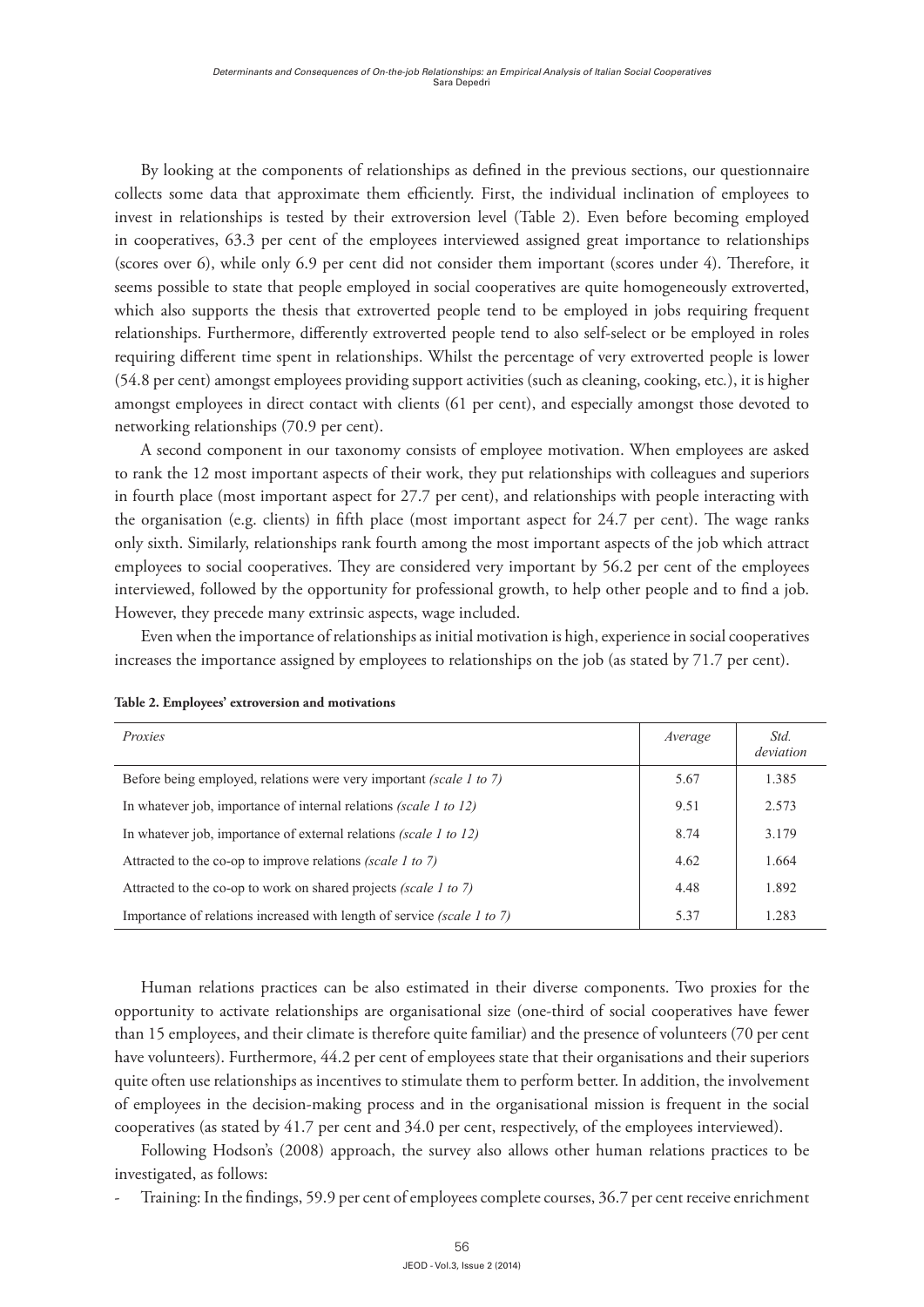through the co-help of managers and 31.2 per cent do so through the promotion of new external relations and knowledge;

Procedural fairness: This is evaluated according to different dimensions, and interestingly, shows that more than half of employees perceive a high level of fairness in communication (for 53.3 per cent, communication and guidelines are clear and complete), treatment received (for 53.7 per cent, the organisation is fair to employees) and the tacit contract with the organisation (66.7 per cent claim that the organisation respects commitments).

Finally, specific human relations practices are promoted by superiors (Table 3). Employees claim that managers show that they were amenable to relationships by being friendly, sensitive and willing to listen to employees and give them advice. Thus, rather than formal exchanges in a hierarchical structure, relationships with superiors seem to be complete and non-intermediated relationships. Social support is furnished in the form of both affective and informational support.

|                            | Average | Std. deviation |
|----------------------------|---------|----------------|
| Superiors                  |         |                |
| Are kind and helpful       | 6.15    | 1.233          |
| Are sensitive              | 5.96    | 1.309          |
| Listen to employees' ideas | 5.57    | 1.487          |
| Give advice and guidance   | 5.58    | 1.485          |

**Table 3. Relationships with superiors** *(scale 1 to 7)*

In terms of the work team, employees evaluated the social support received by other members through diverse items (Table 4). Most of the employees interviewed (about 80%) work in teams, and relationships with team members are characterised by trust and reciprocal esteem, the sharing of ideals and cooperation. Both instrumental and affective support emerge within the work team.

**Table 4. Social support in the work team** *(scale 1 to 7)*

|                                        | Average | Std. deviation |
|----------------------------------------|---------|----------------|
| In the work team                       |         |                |
| People are cooperative                 | 5.50    | 1.560          |
| Sentiments of trust and esteem prevail | 5.56    | 1.431          |
| People share ideals and knowledge      | 5.61    | 1.398          |

Finally, the investigation allows three dimensions on which relationships may have an impact to be evaluated, namely satisfaction, effort and monitoring. Declared job satisfaction is quite high, with an average of 5.47 on a scale from 1 to 7, a standard deviation of 1.316 and only 6.8 per cent of employees declaring low satisfaction levels (from 1 to 3). Effort is investigated in the questionnaire through three main dimensions, as follows:

- Employees' self-evaluation of their own performance—which scores an average of 6.5 on a scale from 1 to 7, with a standard deviation of 0.735 and only 9.6 per cent scoring themselves at less than 5;
- The level of effort exerted compared to the performance and effort by colleagues—which scores 4.8 on average, with a standard deviation of 1.072—; and
- The perception of employees' effort in comparison with the needs of clients and effort required by the activity—which equal 5.3 on average.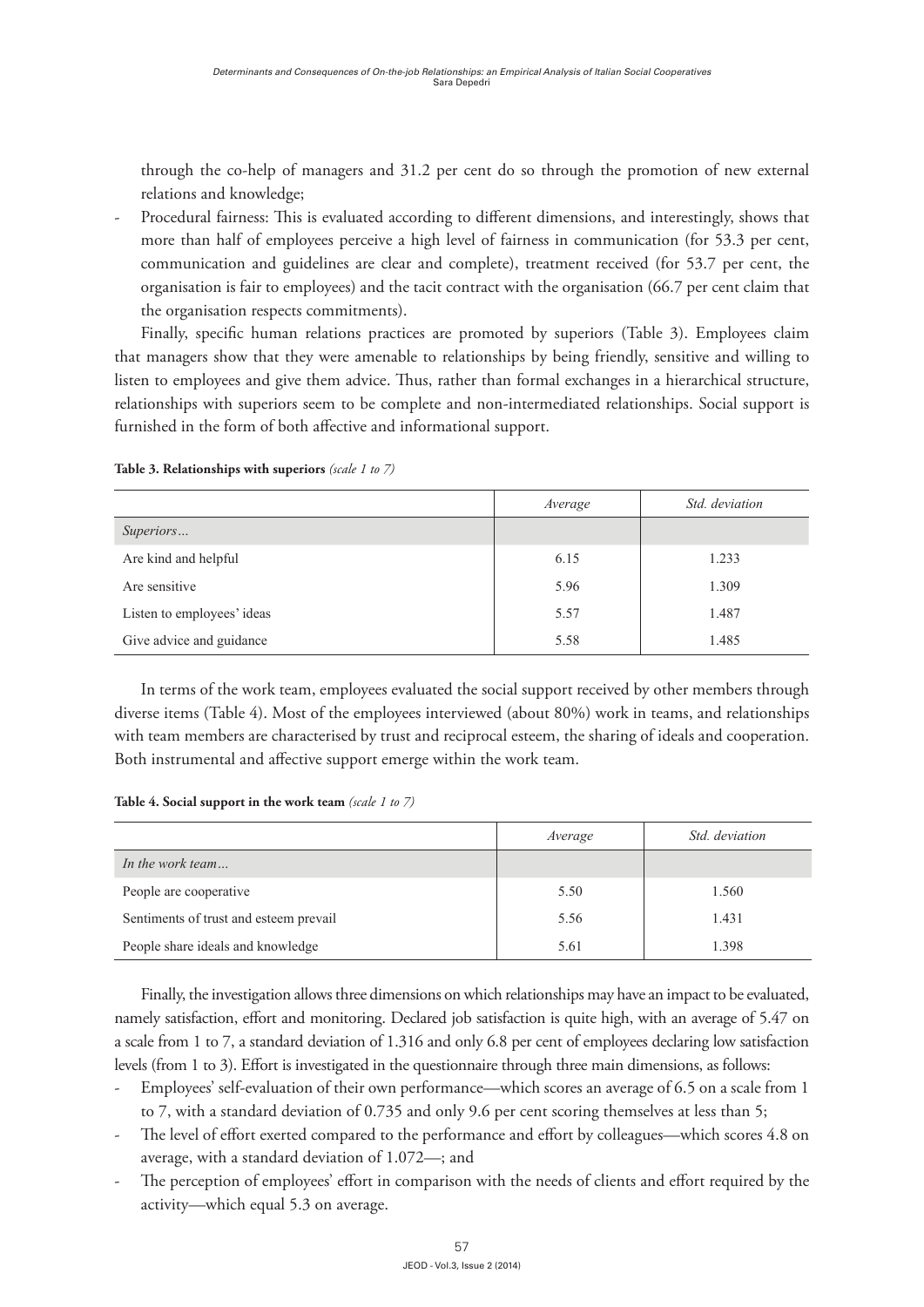The variable of monitoring is estimated in the questionnaire by looking to at type of control: The activity of 62.8 per cent employees is controlled by managers, 28.8 per cent of employees need to follow organisational procedures and 6.1 per cent are totally free from direct control<sup>5</sup>.

# *3.2. The determinants of relationships*

As described in the previous subsection, relationships have both a quantitative and a qualitative dimension, which are approximated in the questionnaire via time spent on relationships and satisfaction with relationships, respectively. On the other hand, relationships can be conceived according to their consumption and production dimensions. In both cases, complementarities are expected, since the greater consumption of relationships in both quality and quantity results in greater production of relationships in quality and quantity. Bivariate correlations show that all items of satisfaction with and time spent on relationships with the main organisational stakeholders are positively and significantly correlated (Table 5). Higher correlations emerge in particular between satisfaction with relationships with team members, on the one hand, and relationships with colleagues (Spearman's Rho equal to .706) and superiors (Spearman's Rho equal to .514) on the other. This result suggests that work teams are crucial for good relationships with their members (independently of their role in the group) and approximates the importance of social companionship. In addition, the correlation between time spent on relationships with superiors and satisfaction with relating with them is quite high (Spearman's Rho equal to .419). These data suggest that relationships on the job increase the predisposition of employees to interrelate with other actors in the organisation. Furthermore, relationships generate an important consumption good for employees by then increasing their satisfaction with relationships as a whole.

The analysis confirms hypothesis H1 on the complementarity amongst these dimensions of relationships, and specifically between the quantitative and qualitative dimensions, as well as amongst the diverse types of on-the-job relationships.

| Proxies             | Time1    | Time2    | Time3     | Time4     | Satisf1  | Satisf <sub>2</sub> | Satisf3  | Satisf4 |
|---------------------|----------|----------|-----------|-----------|----------|---------------------|----------|---------|
| Time1               | 1.000    |          |           |           |          |                     |          |         |
| Time <sub>2</sub>   | $.262**$ | 1.000    |           |           |          |                     |          |         |
| Time3               | $.110**$ | $.423**$ | 1.000     |           |          |                     |          |         |
| Time4               | $.254**$ | $.488**$ | $.324**$  | 1.000     |          |                     |          |         |
| Satisf1             | $.387**$ | $.128**$ | $.101**$  | $.131**$  | 1.000    |                     |          |         |
| Satisf <sub>2</sub> | $.128**$ | $.311**$ | $.185***$ | $.235***$ | $.276**$ | 1.000               |          |         |
| Satisf3             | $.050**$ | $.160**$ | $.419**$  | $.149**$  | $.306**$ | $.461**$            | 1.000    |         |
| Satisf4             | $.122**$ | $.265**$ | $.211**$  | .384**    | $.309**$ | $.706**$            | $.514**$ | 1.000   |

**Table 5. Correlations between time spent on relationships and satisfaction with relationships** *(Spearman's Rho)*

Legend: Time1=time spent with clients; Time2=time spent with co-employees; Time3=time spent with superiors; Time4=time spent in teams; Satisf1=satisfaction with relationships with clients; Satisf2=satisfaction with relationships with co-employees; Satisf3=satisfaction with relationships with superiors; Satisf4=satisfaction with relationships with members of the team

 $5$  The data are also confirmed by questionnaires for managers. Less than half of superiors claim to control their subordinates in a direct and systematic way, while 17.5 per cent of them delegated monitoring to peers in the team. Trust allows 12.5 per cent of managers to avoid direct control, while 27.5 per cent of superiors exercise only spurious control. It is obvious that these diverse practices imply different monitoring costs.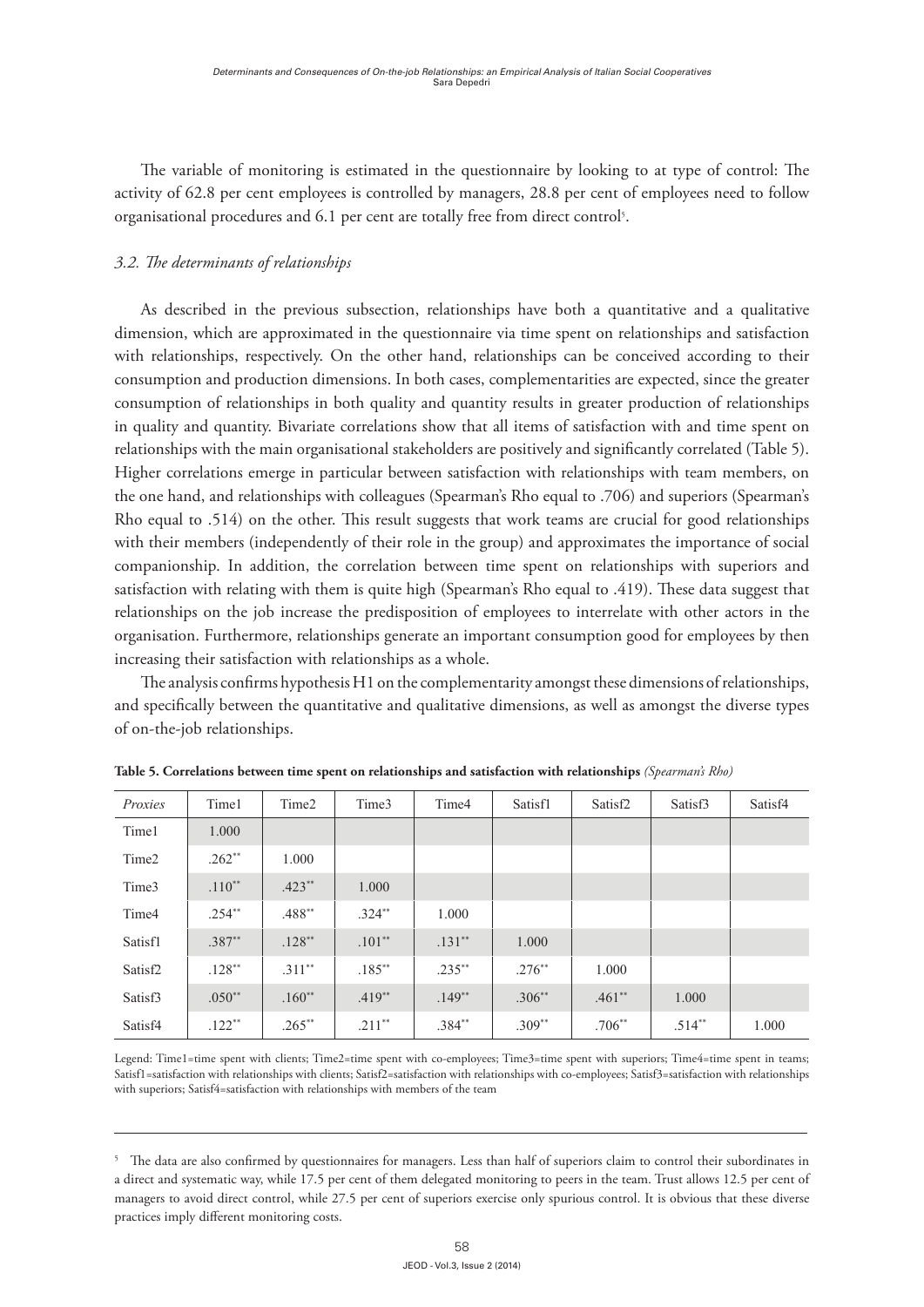Ordinary least squares (OLS) models are now employed to better analyse the determinants of both time spent on relationships and satisfaction with relationships. Models of time spent on relationships take as a dependent variable the average amount of time spent on relationships with colleagues, clients and superiors (average of items on a scale from 1 to 4). The dependent variable is therefore a continuous variable, and linear regression models can be applied.

Model 1 (results in Table 6) assumes as independent variables job features and employee characteristics. The results show that time spent on relationships depends on some personal traits: Young, highly educated and extroverted employees tend to spend more time on relations, as do females and employees with long tenure in the organisation. However, intuitively, time spent on relationships also depends upon some job tasks: The quantity of relationships is positively influenced by full-time jobs, open-ended contracts and especially roles where employees are asked to work in direct contact with clients (with the highest coefficient, equal to 0.2241). A positive correlation also emerges with the sensitivity of superiors to employees' needs and ideas, and with the presence of friendly and altruistic colleagues in the work team, by approximating the relevance of affective support by teams and informational support by managers.

Model 2 introduces the distinction between the individual perception and an organisational effect<sup>6</sup>. The model thus tests how time spent in relationships is due to a general effort of all employees in the cooperative to produce relationships rather than the individual will to invest in relationships. Perceptions on both superiors and work teams are therefore classified in an organisational effect, calculated as the average of the scores assigned by all employees interviewed in the same cooperative<sup>7</sup>, and an individual effect, calculated as the difference between the average of the organisation and the individual score assigned by the employee®. These separate variables also allow a distinction to be made between the individual relations of the employees with the team/ superior and the exchange of relationships inside the cooperative, as a proxy for the cooperative's ability to increase the production and consumption of relationships. Model 2 (results in Table 6) shows that the individual perceptions of employees about superiors and colleagues in the work team significantly influence their time spent on relationships, but also that the average perception of all the organisation's employees positively influences the time devoted to relationships. This demonstrates that when all employees judge their superiors and co-employees positively, the development of relationships increases for all employees. The maximum significance, however, is recorded by the average time spent on relationships by all the cooperative's employees with the exception of the interviewed employee (coefficient equal to .5412). The hypothesis of a positive cycle of relationships is therefore confirmed.

Finally, Model 3 (results in Table 6) also introduces proxies for the working environment. The employees' traits continue to be statistically significant. However, the time spent on relationships is also positively affected by the involvement of employees in the organisational mission (and satisfaction with it), training received by employees (especially when superiors are supportive), the planning of meetings and opportunities to develop relationships. These results confirm Hodson's findings, and specifically the importance of human relations practices in developing relationships. However, curiously, the time spent on relationships increases when employees are controlled by their superiors. Control is probably not perceived as a pressure, but rather as a stimulus to perform better, and especially to increase time spent in relationships with clients and in helping colleagues.

<sup>6</sup> Economists have frequently discussed the possibility that the perception of employees of their working environment and their satisfaction are intermediated by the perceptions of other employees in the organisation. It follows that the self-selection of employees with similar characteristics and perceptions more than the perception of the employee in itself may explain the final satisfaction of employees.

<sup>7</sup> The variable is statistically representative of the human resources of each organisation.

<sup>8</sup> See also the table in Appendix I.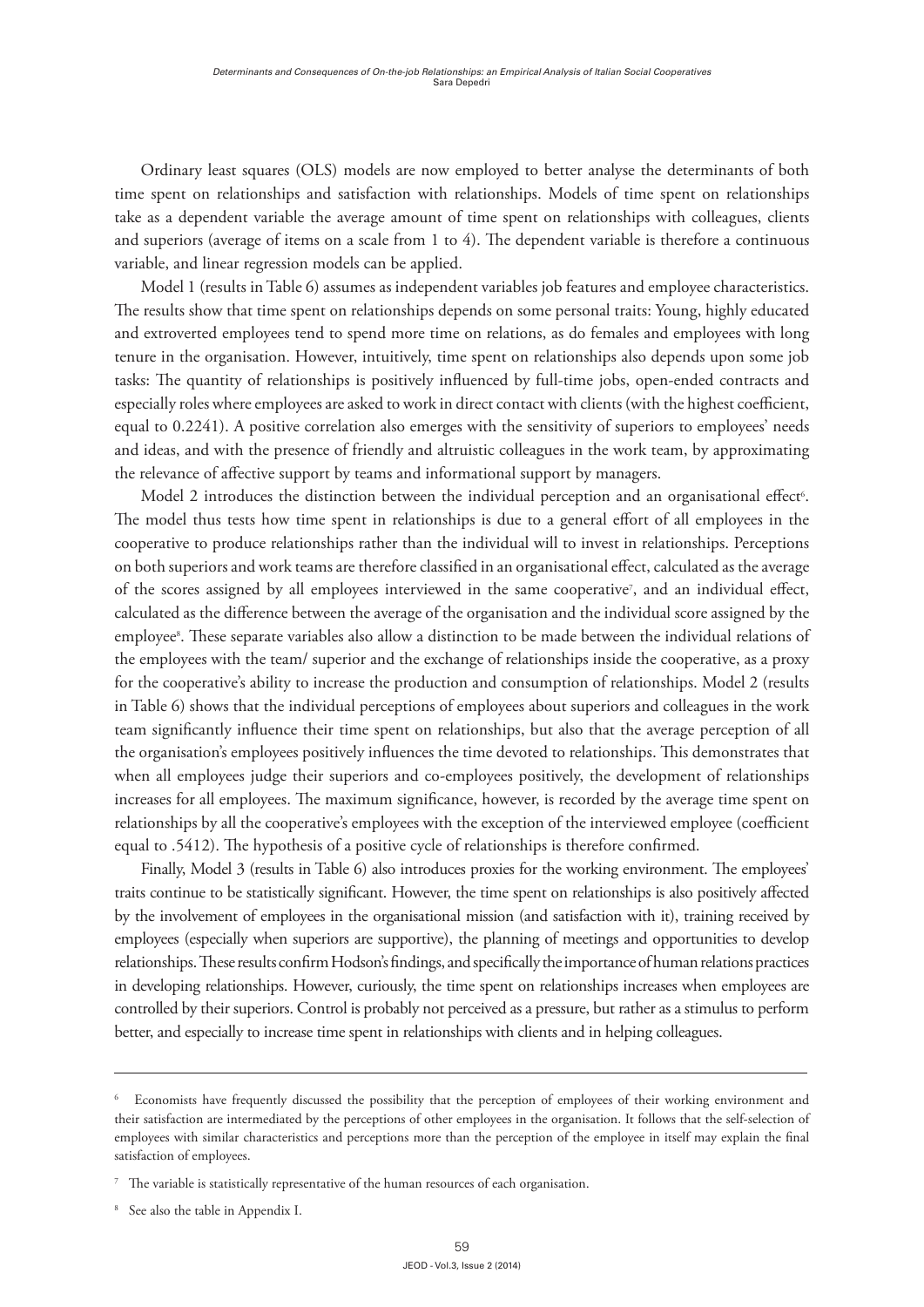A relational psychological contract clearly defines the job (Rousseau, 1995). Furthermore, while neither the organisational size nor procedural fairness (expressed by communication, employees' treatment and respect for commitments) influences the time spent on relationships, the presence of volunteers supports the development of relationships.

|                                        | Model 1        | Model 2        | Model 3        |
|----------------------------------------|----------------|----------------|----------------|
| Gender                                 | $0.056*$       | $0.051*$       | 0.043          |
| Age                                    | $-0.009***$    | $-0.009***$    | $-0.010***$    |
| Degree                                 | $0.161***$     | $0.168***$     | $0.188***$     |
| Tenure in the organisation             | $0.002***$     | $0.014***$     | $0.125***$     |
| Part-time                              | $-0.138***$    |                |                |
| Open-ended contract                    | $0.085**$      |                |                |
| Working in direct contact with clients | $0.224***$     |                |                |
| Natural traits                         | $0.058***$     | $0.055***$     | $0.066***$     |
| Motivation towards relations           | 0.004          | 0.005          | $0.018***$     |
| Superiors are kind                     | $-0.001$       |                |                |
| Superiors are receptive                | $0.075***$     |                |                |
| Superiors communicate                  | 0.009          |                |                |
| Work team cooperative                  | $-0.006$       |                |                |
| Work team friendly and trustworthy     | $0.026**$      |                |                |
| Work team altruistic                   | $0.059***$     |                |                |
| Average relations with superiors       |                | 0.029          |                |
| Individual relations with superiors    |                | $0.072***$     |                |
| Average org. work team                 |                | $0.132***$     |                |
| Individual work team                   |                | $0.046***$     |                |
| Average org. time on relations         |                | $0.541***$     |                |
| Satisfaction with involvement          |                | $0.029***$     | $0.036***$     |
| Involvement in the mission             |                |                | $0.064***$     |
| Involvement in decisions               |                |                | 0.000          |
| Training through courses               |                |                | $0.059**$      |
| Training through superiors' help       |                |                | $0.072***$     |
| Control by superiors                   |                |                | $0.100***$     |
| No control                             |                |                | $-0.123***$    |
| The co-op communicates                 |                | $-0.102$       | $-0.012$       |
| The co-op treats employees equally     |                | 0.012          | 0.003          |
| The co-op respects commitments         |                | $-0.006$       | $-0.012$       |
| Incentives: meetings                   |                | $0.068***$     | $0.076***$     |
| Incentives: development relations      |                | $0.041***$     | $0.048***$     |
| Organisation's size                    |                | $0.032*$       | $0.017\,$      |
| Presence of volunteers                 |                |                | $0.524**$      |
| Constant                               | $2.360***$     | 1.952***       | 2.207***       |
| $N=$                                   | 3125           | 3125           | 3986           |
| $F =$<br>$R^2=$                        | 46.98<br>0.197 | 34.98<br>0.169 | 36.39<br>0.168 |
| ${\rm Root}$ ${\rm MSE}{=}$            | 0.598          | 0.609          | 0.661          |

**Table 6. Determinants of time spent on relationships (OLS)**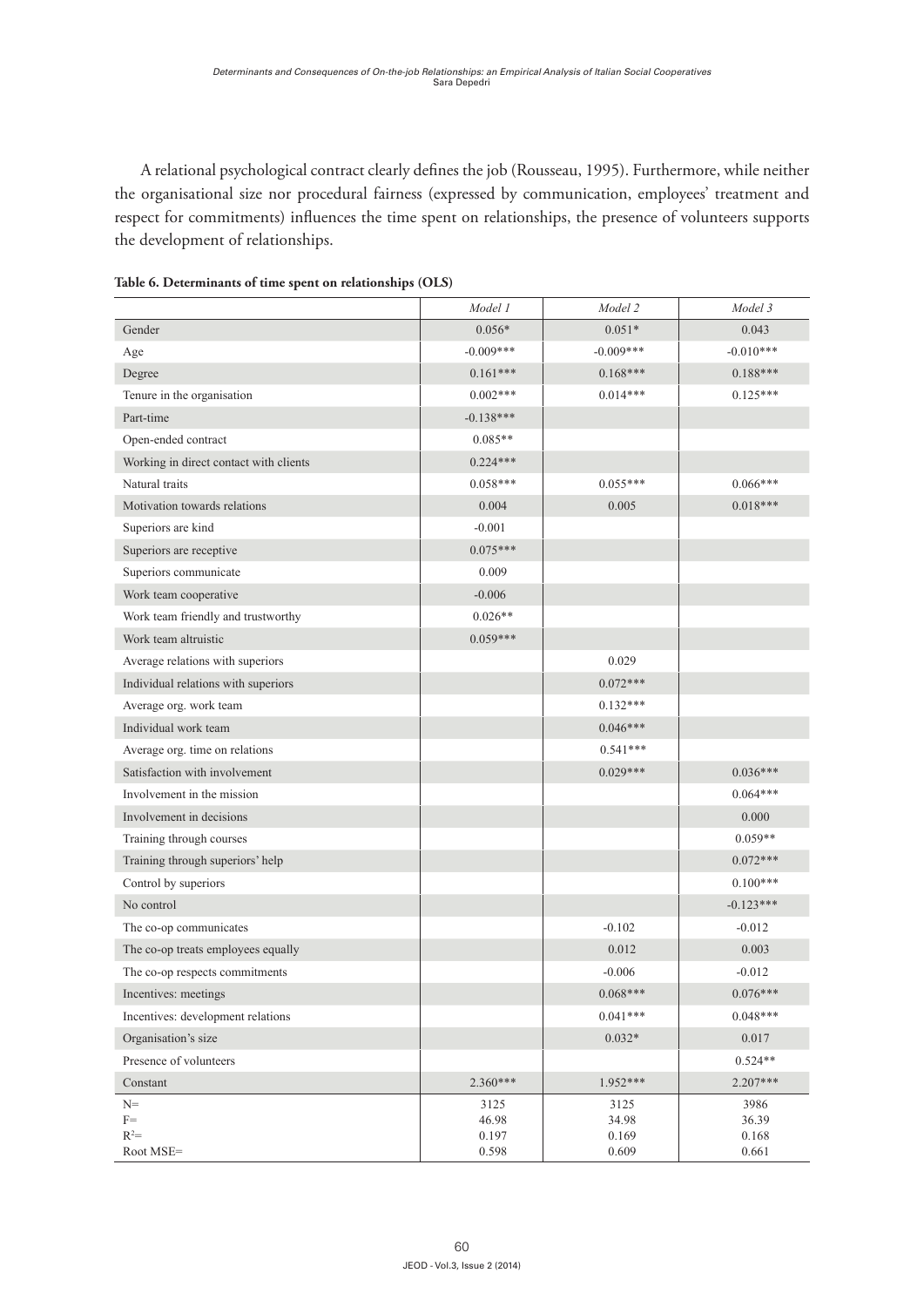The drivers of good-quality relationships are studied by taking as dependent variable the satisfaction with relationships as a whole, calculated as the average satisfaction with relationships with colleagues, superiors and clients°. Hence, the dependent variable is a continuous variable on which linear regression models are applied. As in the previous analysis, three models are run, controlling for several dimensions.

Model 1 (results in Table 7) shows that satisfaction with relationships primarily depends upon particular employee traits. Satisfaction increases for employees who are extroverted and who consider relationships at work to be very important. Females seem more satisfied with relationships than males. Job tasks (included by Hodson as inter-organisational practices) only partially influenced satisfaction with relationships; parttime employees are slightly more satisfied.

Human relations practices are especially correlated with satisfaction with relationships. Managerial practices which provide for informational support, and especially for affective support and receptivity of superiors, are all positively correlated with employee satisfaction with relationships. Similarly, social support amongst colleagues in the work team, expressed by kindness, communication and listening, increases satisfaction with relationships. The quality of relationships seems to be especially determined by affective support (coefficient equal to .1219).

Model 2 (results in Table 7) also introduces organisational climate as an independent variable. Climate is calculated via three dimensions<sup>10</sup>. The organisational climate is calculated as the average of scores assigned to the perception of the climate by all employees interviewed in the same cooperative11. The individual perception is calculated as the difference between the perception of the climate by the single employee minus the organisational climate and the individual score assigned by the employee12. Inequity aversion to heterogeneous relationships is approximated by the standard deviation of perceptions of employees in the same organisation.

Satisfaction with relationships are found to depend on both an organisational and an individual effect. As expected, the individual perception of social support received from superiors and from the work team positively influences satisfaction with relationships. However, satisfaction also significantly increases when superiors are supportive of all employees in the same cooperative and when members in the work team give social support to all of the cooperative's employees. Furthermore, individual satisfaction with relationships is positively related with the presence of (all) satisfied employees (coefficient of the average of organisational satisfaction with relationships equal to .7248). In addition, the cooperative's ability to increase the employees' interest in relationships over time positively affects satisfaction with relationships. Therefore, it is possible to claim that the work environment has an important role in both implementing relationships and increasing the importance assigned to on-the-job relationships, with positive consequences for individual satisfaction with relationships.

 $^\circ$  Relationships with team members, volunteers and external individuals were excluded because they depend on other characteristics of the job and of the cooperative, for example, the presence or otherwise of volunteers in the organisation.

<sup>&</sup>lt;sup>10</sup> Economists have frequently discussed the possibility that the perception of employees of their working environment and their satisfaction are intermediated by the perceptions of other employees in the organisation. It follows that the self-selection of employees with similar characteristics and perceptions more than the perceptions of the employee in themselves may explain employees' ultimate satisfaction.

<sup>&</sup>lt;sup>11</sup> The variable is statistically representative of the human resources of each organisation.

<sup>&</sup>lt;sup>12</sup> See also the table in Appendix I.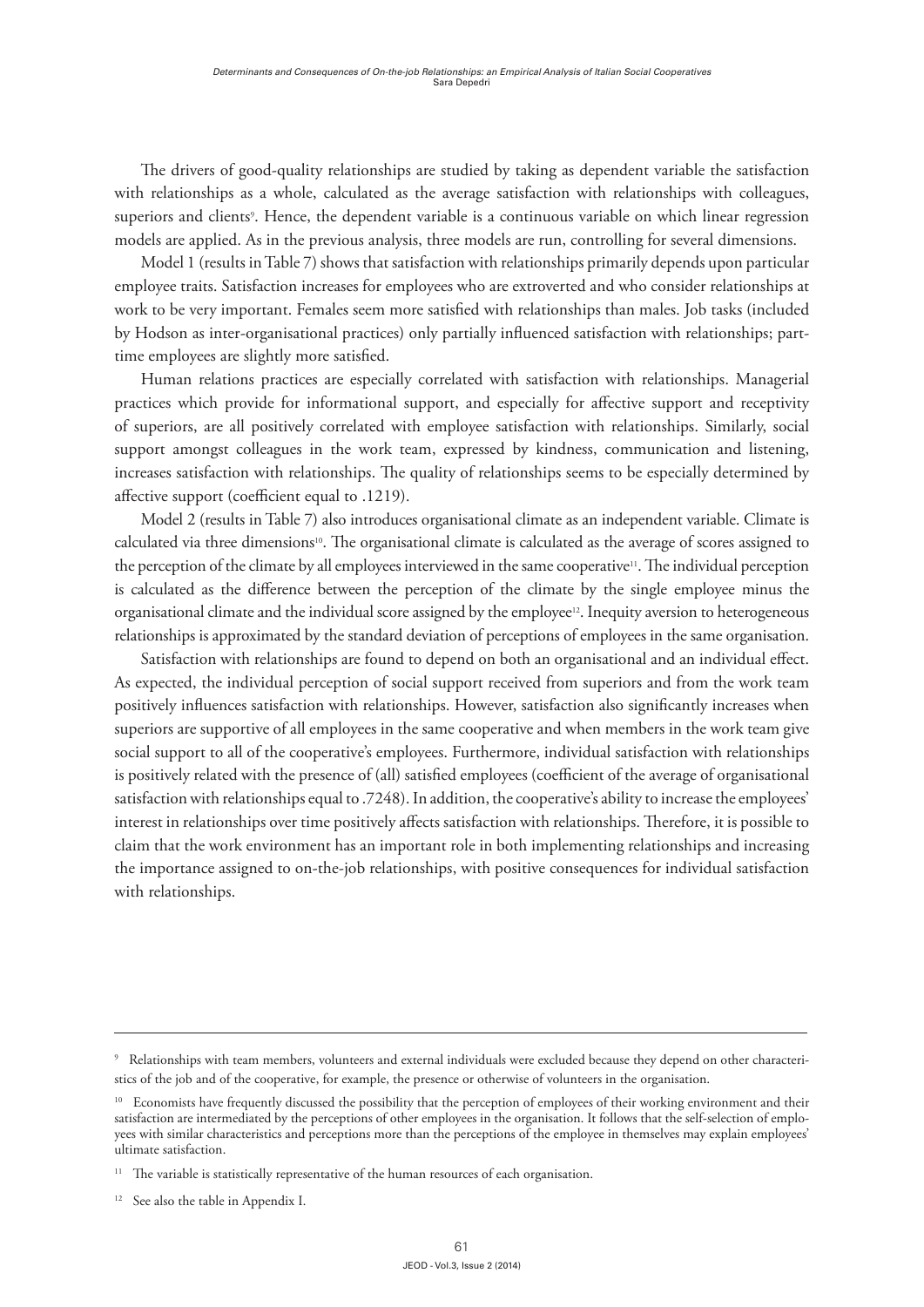|                                                       | Model 1        | Model 2        | Model 3        | Model 4          |
|-------------------------------------------------------|----------------|----------------|----------------|------------------|
| Gender                                                | $0.059*$       | $0.073**$      | $0.142***$     | $0.093**$        |
| Age                                                   | $-0.001$       | $-0.003$       | $-0.005*$      | $0.004*$         |
| Degree                                                | $-0.040$       | $-0.004$       | $-0.002$       | $-0.077**$       |
| Tenure in the organisation                            | 0.003          | 0.002          | $-0.002$       | $-0.003$         |
| Part-time                                             | $0.098**$      |                |                | $0.098**$        |
| Open-ended contract                                   | $-0.074$       |                |                | 0.074            |
| Work in direct contact with clients                   | $0.004*$       |                |                | 0.004            |
| Natural traits                                        | $0.083***$     | $0.057***$     | $0.080***$     | $0.083***$       |
| Motivation towards relations                          | $0.050***$     | $0.030***$     | $0.044***$     | $0.050***$       |
| Affective support in Human Resource<br>Policies (HRP) | $0.152***$     |                |                |                  |
| Receptive superiors in HRP                            | $0.096***$     |                |                |                  |
| Informational support in HRP                          | $0.030*$       |                |                |                  |
| Instrumental support in work team                     | $0.050***$     |                |                |                  |
| Affective support in work team                        | $0.122**$      |                |                |                  |
| Altruism in work team                                 | $0.095***$     |                |                |                  |
| Motivation towards relations increased                |                | $0.055***$     |                |                  |
| Average HRP                                           |                | $0.174**$      |                |                  |
| Individual perception HRP                             |                | $0.234***$     |                |                  |
| Std. deviation HRP                                    |                |                |                |                  |
| Average org. work team                                |                | $0.249***$     |                |                  |
| Individual work team                                  |                | $0.188***$     |                |                  |
| Std. deviation work team                              |                |                |                |                  |
| Average org. satisfaction with relations              |                | $0.725***$     |                |                  |
| Std. deviation satisfaction with                      |                |                |                |                  |
| relations<br>Satisfaction with involvement            |                | $0.060***$     | $0.131***$     |                  |
| Involvement in the mission                            |                | 0.000          | $-0.011$       |                  |
| Involvement in decisions                              |                |                | $-0.027$       |                  |
| Training through courses                              |                |                | 0.043          |                  |
| Training through external relations                   |                |                | $-0.068*$      |                  |
| Control by superiors                                  |                |                | 0.024          |                  |
| No control                                            |                |                | $-0.020$       |                  |
| The co-op communicates                                |                | 0.015          | $0.037**$      |                  |
| The co-op treats employees equally                    |                | 0.034          | $0.056***$     |                  |
| The co-op respects commitments                        |                | $0.001***$     | $0.048***$     |                  |
| Incentives: meetings                                  |                | $0.063***$     | $0.126***$     |                  |
| Incentives: relations                                 |                | 0.021          | $0.047**$      |                  |
| Organisation's size                                   |                | $0.055**$      | $0.062**$      |                  |
| Presence of volunteers                                |                |                | $0.059*$       |                  |
| Time on relations with colleagues                     |                |                |                | $0.149***$       |
| Time on relations with superiors                      |                |                |                | $0.180***$       |
| Time on relations with clients                        |                |                |                | $0.090***$       |
| Constant                                              | $1.926***$     | 1.910***       | 2.814          | $2.703***$       |
| $N =$                                                 | 3096           | 3118           | 3532           | 3953             |
| $F =$<br>$R^2=$                                       | 129.46         | 94.24          | 45.48          | 57.58            |
| Root MSE=                                             | 0.353<br>0.813 | 0.354<br>0.813 | 0.214<br>0.925 | 0.1492<br>0.9585 |

### **Table 7. Determinants of satisfaction with relationships (OLS)**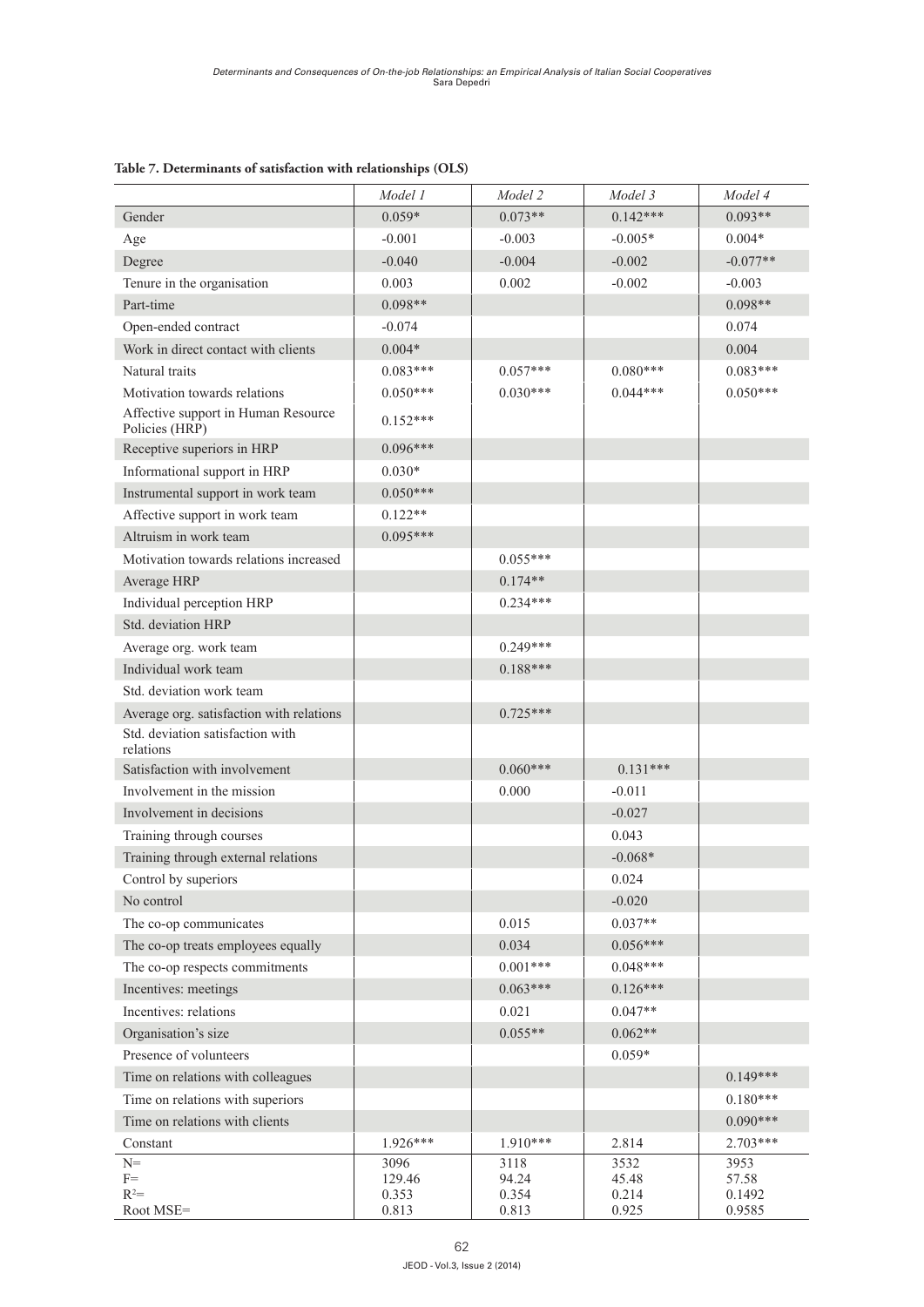A third model (model 3 in Table 7) is run by introducing some proxies for the work environment too. Satisfaction with relationships emerges as closely correlated with fairness of procedures – which is approximated by communication, a fair treatment of employees and commitment. Control, training and involvement are not significant, and employees are more satisfied only when they are also satisfied with the level of involvement in the organisational mission. However, policies to improve relationships within the organisation (through meetings among co-employees and the activation of on-the-job relationships in general) still improve satisfaction with relationships, supporting the hypothesis that human relations practices are important for employees.

The final model carried out on satisfaction with relationships (model 4 in Table 7) wants to test the relation with time spent on relationships and therefore introduces, close to the ordinary control variables, those factors which approximate time spent in relating with the main organizational stakeholders. The relationships are in these cases all significant at the highest level, so that as expected we can conclude that the two dimensions of relationship (quantity and quality of relationships) are strictly related, although (as previous models confirm) they have common determinants which explain them respectively.

In conclusion, the models presented in Tables 6 and 7 support hypothesis H2: Both the time spent on relationships and satisfaction with relationships are positively related with jobs where relationships are better developed, with the natural extroversion of employees and with human management practices which support the cultivation of relationships among employees. In addition, the importance of the three different types of social support, and especially affective support, is confirmed. Furthermore, the models also support hypothesis H4: Both the inter-group perception of relationships and individual preferences for relationships are positively correlated with the possibility of activating relationships and the satisfaction with them. The data thus reinforce the role of the work environment, which largely explains the relationships which people can cultivate on the job.

A final note concerns the correlation between employees' satisfaction with relationships on and off the job. Correlations are positive and highly significant (Table 8). Employees satisfied with relationships with their relatives and friends are also generally more satisfied with relationships with their colleagues and superiors, although the coefficient of correlation is not very high (Spearman's Rho equal to .229 and .252, respectively). Employees satisfied with on-the-job relationships also tend to be significantly more satisfied with their job as a whole (Spearman's Rho of .415) and happier with their lives (Spearman's Rho of .226). Therefore, relationships tend to homogeneously pervade the main spheres of life, namely work, family and external activities.

| Satisfaction with               |           | 2        | 3        | 4        | 5     |
|---------------------------------|-----------|----------|----------|----------|-------|
| 1. On-the-job relationships     | 1.000     |          |          |          |       |
| 2. The job                      | $.415***$ | 1.000    |          |          |       |
| 3. Relationships with relatives | $.229**$  | $.338**$ | 1.000    |          |       |
| 4. Relationships with friends   | $.252**$  | $.321**$ | $.652**$ | 1.000    |       |
| 5. Life                         | $.226**$  | $.382**$ | $.468**$ | $.492**$ | 1.000 |

**Table 8. Correlations between satisfaction with relationships on and off the job** *(Spearman's Rho)*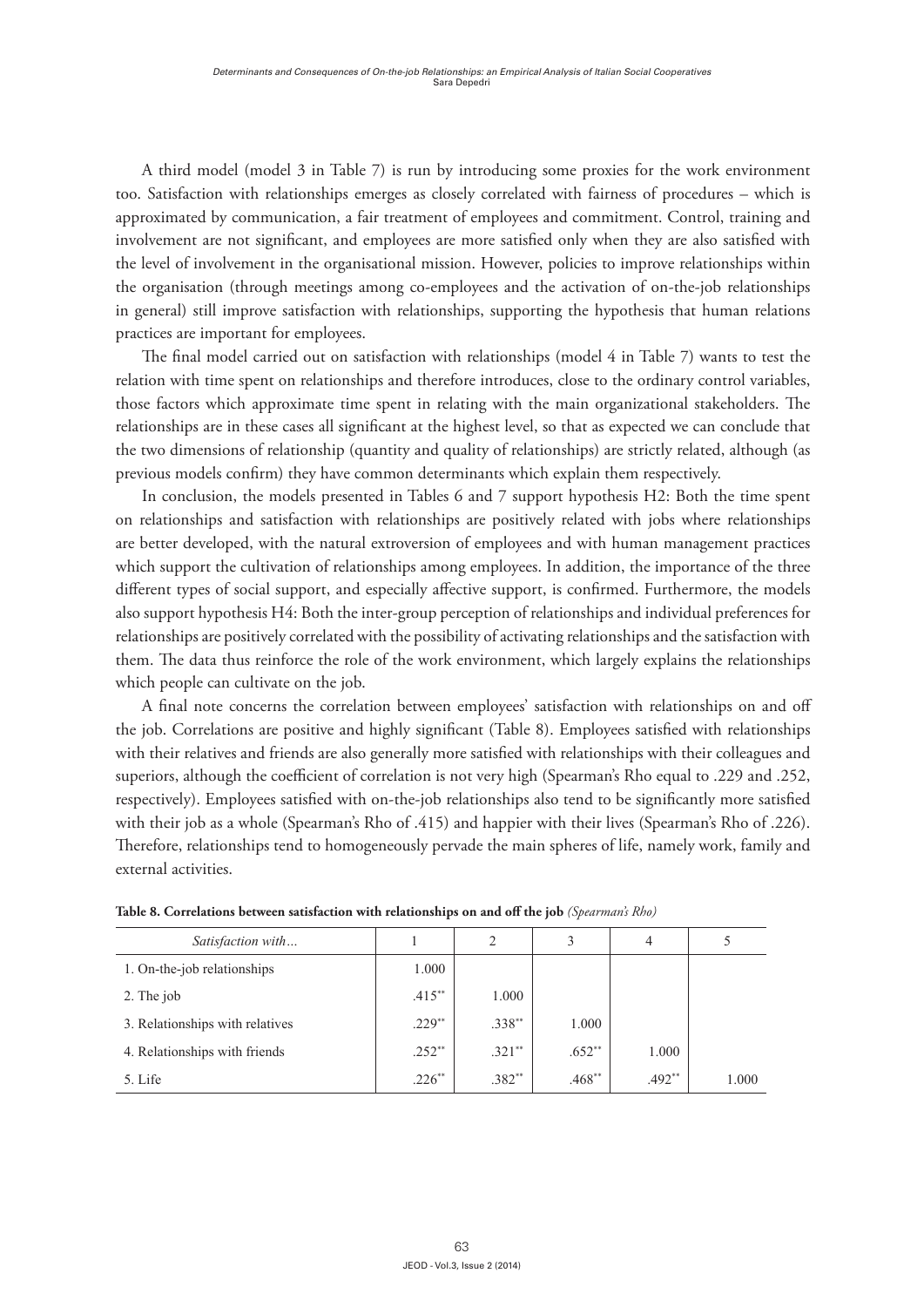# *3.3. Some implications*

The direct and most frequently tested implication of enjoying good-quality relationships on the job is the improvement in employees' wellbeing. The following models therefore test the impact of relational items on satisfaction with the job as a whole (dependent variable which assumes values from 1 to 7). Ordered probit models are carried out by including the usual items describing relationships. Variables were included step by step in the models in order to show their net effects.

Model 1 in Table 9 shows that job satisfaction is significantly and positively influenced by employees' attraction (and motivation) concerning the relational aspects of their job and of the organisation. No correlation emerges between job satisfaction and the natural extroversion of employees, while job satisfaction is positively correlated with other individual traits like gender (with females more satisfied than males with their jobs) and the level of education (with graduates less satisfied). Furthermore, job satisfaction also depends on the working environment and on people with whom employees interact. Employees are significantly more satisfied with their jobs when they receive support from superiors and from the members of their work team. Both affective and informational supports are very important.

Model 2 (in Table 9) distinguishes between organisational and individual perceptions, as already proposed in previous models. In this case too, both the effects of the general climate perceived by all employees of the organisation and the interrelation between the employee on the one hand and team members and superiors on the other are highly significant. These findings illustrate that promoting a good working environment and good relationships within the team and with superiors is crucial for the wellbeing of all employees. Not only does employees' satisfaction depend on their individual perception of relationships, but also, a work environment characterised by good relationships tends to give all employees better opportunities for interpersonal relations and greater wellbeing. Furthermore, employees are also more satisfied when length of service in the cooperative had contributed to increasing their interest in onthe-job relationships.

Model 3 in Table 9 illustrates that, as expected, satisfaction with relationships is significantly and positively related to job satisfaction, and specifically, employees are more satisfied with their jobs when both relationships with superiors and colleagues are satisfying; meanwhile, satisfaction with relationships with clients had a lower (though positive) significance. Although satisfaction with relationships alone does not explain job satisfaction, individual motivations of employees are very significant.

The last model (model 4 in Table 9) concludes by including alto time spent on relationships close to the individual traits and motivations. The results illustrate that employees spending more time in relationships with both colleagues and superiors are also more satisfied. Although we can not comment on the causal relation between these variables, it is demonstrated that relationships are linked to happiness and the work environment explain more than relations with users, since these last are mainly determined by the type of job and activity carried out, while relationships with peers are autonomously decided.

Finally, it should be mentioned that both wage and extrinsic motivations are non-significant in determining job satisfaction (with exception of a negative correlation between job satisfaction and extrinsic motivation in the last model), while job satisfaction is significantly and positively related with the intrinsic motivations of employees (average of the employee's interest in involvement, social utility of the job, autonomy, creativity and interest in the activity performed).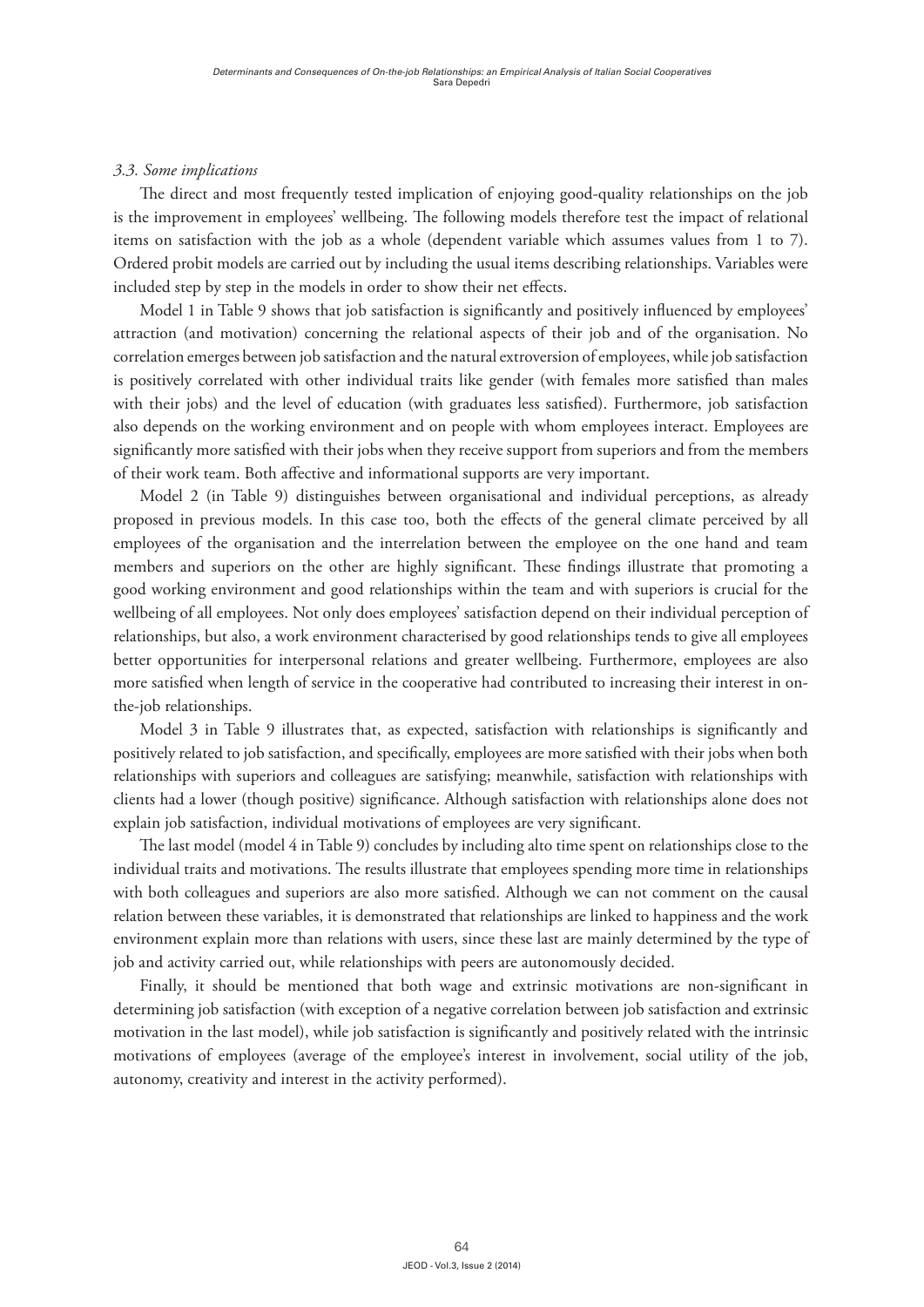|                                                                                   | Model 1                              | Model 2                               | Model 3                                  | Model 4                                |
|-----------------------------------------------------------------------------------|--------------------------------------|---------------------------------------|------------------------------------------|----------------------------------------|
| Gender                                                                            | $0.096*$                             | 0.068                                 | 0.072                                    | $0.421***$                             |
| Age                                                                               | 0.004                                | 0.004                                 | 0.003                                    | $0.005*$                               |
| Degree                                                                            | $-0.169***$                          | $-0.149***$                           | $-0.186***$                              | $-0.141**$                             |
| Wage                                                                              | 0.004                                | 0.00392                               | 0.007                                    | $-0.001$                               |
| Part-time                                                                         | $-0.120**$                           | $-0.09690*$                           | $-0.113**$                               | $-0.121**$                             |
| Intrinsic motivations                                                             | $0.093***$                           | $0.086***$                            | $0.097***$                               | $0.100***$                             |
| Extrinsic motivations                                                             | 0.021                                | 0.011                                 | 0.006                                    | $-0.045**$                             |
| Natural traits                                                                    | 0.018                                | 0.011                                 | $0.029*$                                 | $0.122***$                             |
| Motivation towards relations                                                      | $0.032***$                           | $0.027***$                            | $0.025***$                               | $0.022***$                             |
| Job chosen to implement relations                                                 | $0.068***$                           | $0.047**$                             | $0.070***$                               | $-0.410**$                             |
| Affective support in HRP                                                          | $0.121***$                           |                                       |                                          |                                        |
| Receptive superiors in HRP                                                        | $0.174***$                           |                                       |                                          |                                        |
| Informational support in HRP                                                      | $0.057**$                            |                                       |                                          |                                        |
| Instrumental support in work team                                                 | $0.030*$                             |                                       |                                          |                                        |
| Affective support in work team                                                    | $0.098***$                           |                                       |                                          |                                        |
| Average org. work team                                                            |                                      | $0.104**$                             |                                          |                                        |
| Individual work team                                                              |                                      | $0.092***$                            |                                          |                                        |
| Std. deviation work team                                                          |                                      |                                       |                                          |                                        |
| Average HRP by superiors                                                          |                                      | $0.358***$                            |                                          |                                        |
| Individual HRP by superiors                                                       |                                      | $0.362***$                            |                                          |                                        |
| Std. deviation HRP                                                                |                                      |                                       |                                          |                                        |
| Interest in relations increased                                                   |                                      | $0.145***$                            |                                          | $0.110***$                             |
| Satisfaction with relations with colleagues                                       |                                      |                                       | $0.132***$                               |                                        |
| Satisfaction with relations with superiors                                        |                                      |                                       | $0.206***$                               |                                        |
| Satisfaction with relations with clients                                          |                                      |                                       | $0.034**$                                |                                        |
| Time on relations with colleagues                                                 |                                      |                                       |                                          | $0.408**$                              |
| Time on relations with superiors                                                  |                                      |                                       |                                          | $0.118***$                             |
| Time on relations with clients                                                    |                                      |                                       |                                          | 0.013                                  |
| $N =$<br>$LR$ chi <sup>2<math>=</math></sup><br>Log likelihood=<br>Pseudo $R^2$ = | 3103<br>970.11<br>-4336.025<br>0.101 | 3125<br>1044.32<br>-4330.322<br>0.108 | 3986<br>896.19<br>$-5765.671$<br>0.07211 | 3986<br>469.64<br>$-3441.178$<br>0.064 |

# **Table 9. Determinants of job satisfaction** *(ordered probit estimates)*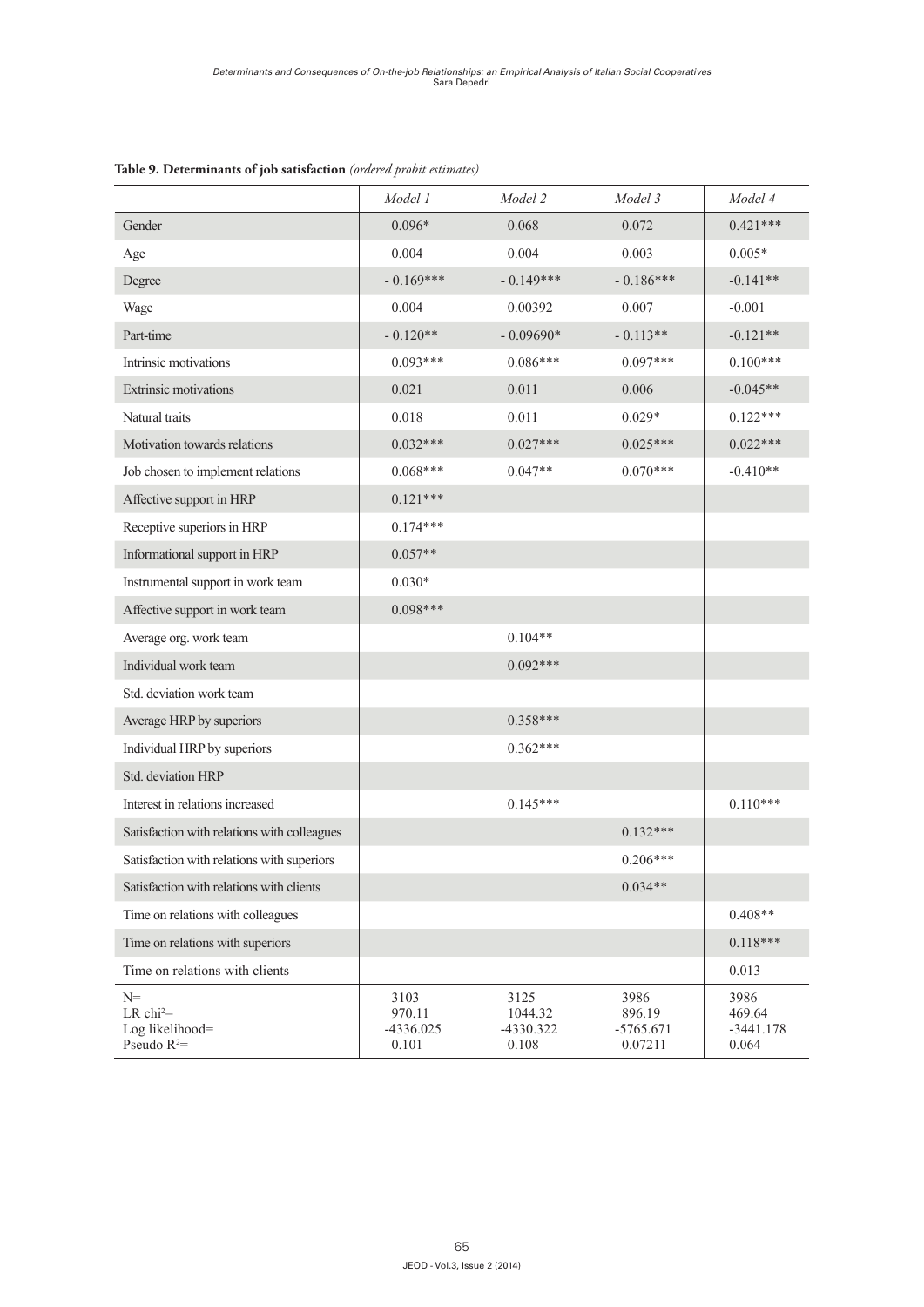The models are now replicated by assuming employees' effort as the dependent variable (Table 10). The variable considered is the self-declared level of effort, which is a good proxy of performance, since it is estimated by employees by taking into account both qualitative and quantitative aspects of their jobs. Due to the distribution of answers along the evaluation scale (from 1 to 7)<sup>13</sup>, the variable has been merged in low–medium effort (point 1 to 5), high declared effort (6) and very high effort (7), and it allowed ordered probit models to be run.

Model 1 includes employee traits and motivations only. The data show that effort is significantly and positively related with employees' natural extroversion and motivation towards relationships. Social support is also a positive determinant of effort, although affective support—but not instrumental and informational support—is a lever for better individual performances.

Model 2 (in Table 10) also includes variables on relationships with superiors and team members split into organisational and individual perceptions, as in the previous model. In this case, the results are very significant: Effort increases with the individual perceptions about relationships with superiors and team members, while the organisational climate has no effect on employees' effort. Therefore, it can be concluded that, while the organisational climate is important in explaining the general wellbeing of employees and their satisfaction with relationships, the individual perceptions about relationships with superiors and colleagues can only improve individual performances and influence employees' behaviours. This finding is confirmed in Model 3 (Table 10), where effort emerges as positively influenced by employees' satisfaction with relationships with colleagues, clients and superiors.

Finally, in the all models, effort exerted is higher for women, full-time employees and graduate employees. Effort is also positively related with the intrinsic motivations of employees and negatively with their extrinsic motivations, corroborating the idea that people in social cooperatives exert higher levels of effort when they are attracted by aspects other than the wage, while people interested mainly in monetary incentives tend to perform less<sup>14</sup>.

<sup>&</sup>lt;sup>13</sup> The variable never assumed values under 3. Therefore, the scale of evaluation was converted so that the distribution of the population was more representative. Nevertheless, 60.6 of employees claimed that they made the maximum level of effort (7).

This finding is also consistent with the low wages of the sector.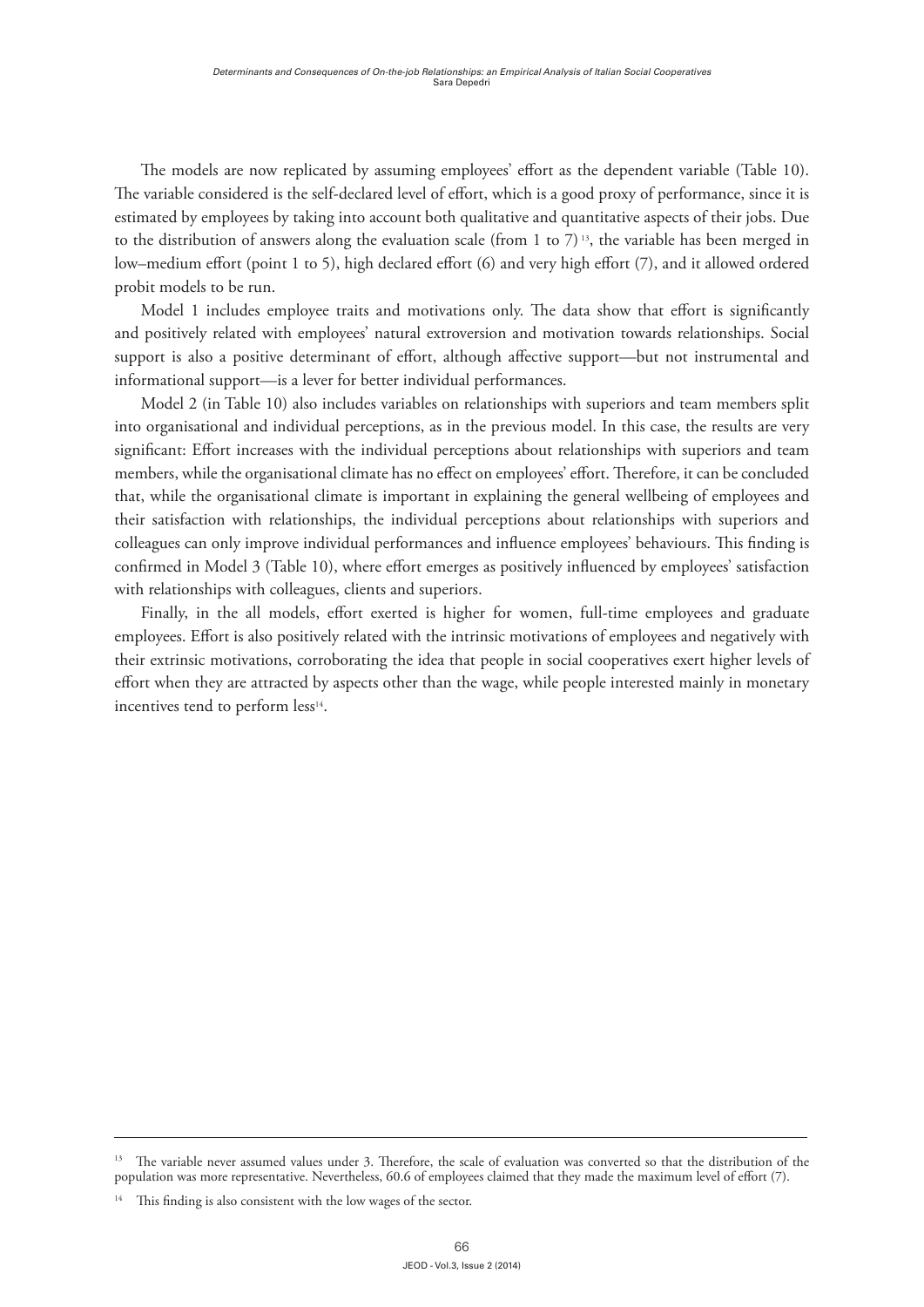|                                                                     | Model 1                                 | Model 2                                 | Model 3                                 |
|---------------------------------------------------------------------|-----------------------------------------|-----------------------------------------|-----------------------------------------|
| Gender                                                              | $0.461***$                              | $0.452***$                              | $0.455***$                              |
| Age                                                                 | $-0.00$                                 | $-0.001$                                | 0.0024                                  |
| Degree                                                              | $-0.131**$                              | $-0.108***$                             | $-0.143**$                              |
| Wage                                                                | $-0.011$                                | $-0.012$                                | $-0.001$                                |
| Part-time                                                           | $-0.162***$                             | $-0.135**$                              | $-0.178***$                             |
| Intrinsic motivations                                               | $0.113***$                              | $0.120***$                              | $0.104***$                              |
| <b>Extrinsic motivations</b>                                        | $-0.052**$                              | $-0.066**$                              | $-0.057**$                              |
| Natural traits                                                      | $0.113***$                              | $0.109***$                              | $0.129***$                              |
| Motivation towards relations                                        | $0.028***$                              | $0.025**$                               | $0.029***$                              |
| Job chosen to implement relations                                   | $-0.028$                                | $-0.045$                                | $-0.023$                                |
| Affective support in HRP                                            | $0.042**$                               |                                         |                                         |
| Receptive superiors in HRP                                          | $0.050**$                               |                                         |                                         |
| Informational support in HRP                                        | 0.024                                   |                                         |                                         |
| Instrumental support in work team                                   | 0.012                                   |                                         |                                         |
| Affective support in work team                                      | $0.102***$                              |                                         |                                         |
| Average org. work team                                              |                                         | 0.045                                   |                                         |
| Individual work team                                                |                                         | $0.047**$                               |                                         |
| Std. deviation work team                                            |                                         |                                         |                                         |
| Average HRP by superiors                                            |                                         | 0.013                                   |                                         |
| Individual HRP by superiors                                         |                                         | $0.157***$                              |                                         |
| Std. deviation HRP                                                  |                                         |                                         |                                         |
| Interest in relations increased                                     |                                         | $0.097***$                              |                                         |
| Satisfaction w. relationships with colleagues                       |                                         |                                         | $0.070***$                              |
| Satisfaction with relationships with superiors                      |                                         |                                         | $0.041**$                               |
| Satisfaction with relationships with clients                        |                                         |                                         | $0.059***$                              |
| $N =$<br>LR chi <sup>2</sup> =<br>Log likelihood=<br>Pseudo $R^2$ = | 3,103<br>406.25<br>$-2,649.91$<br>0.071 | 3,125<br>411.13<br>$-2,667.93$<br>0.075 | 3,810<br>427.48<br>$-3,280.11$<br>0.061 |

**Table 10. Determinants of employee effort** *(ordered probit estimates)*

In conclusion, the models on job satisfaction and effort support hypothesis H3: Good relationships induce a sense of wellbeing and increase the willingness to cooperate amongst employees. Time spent on relationships does not compromise effort; instead, these two factors are positively correlated. Furthermore, organisational effects and the work environment in general are important drivers of employees' wellbeing and performances. However, hypothesis H4 is not supported for effort, since the group perception of relationships does not influence the willingness to increase the performance by employees, while only the individual perception of relationships explain effort.

As schematised in Figure 2 below, the work team and relationships with its members are also very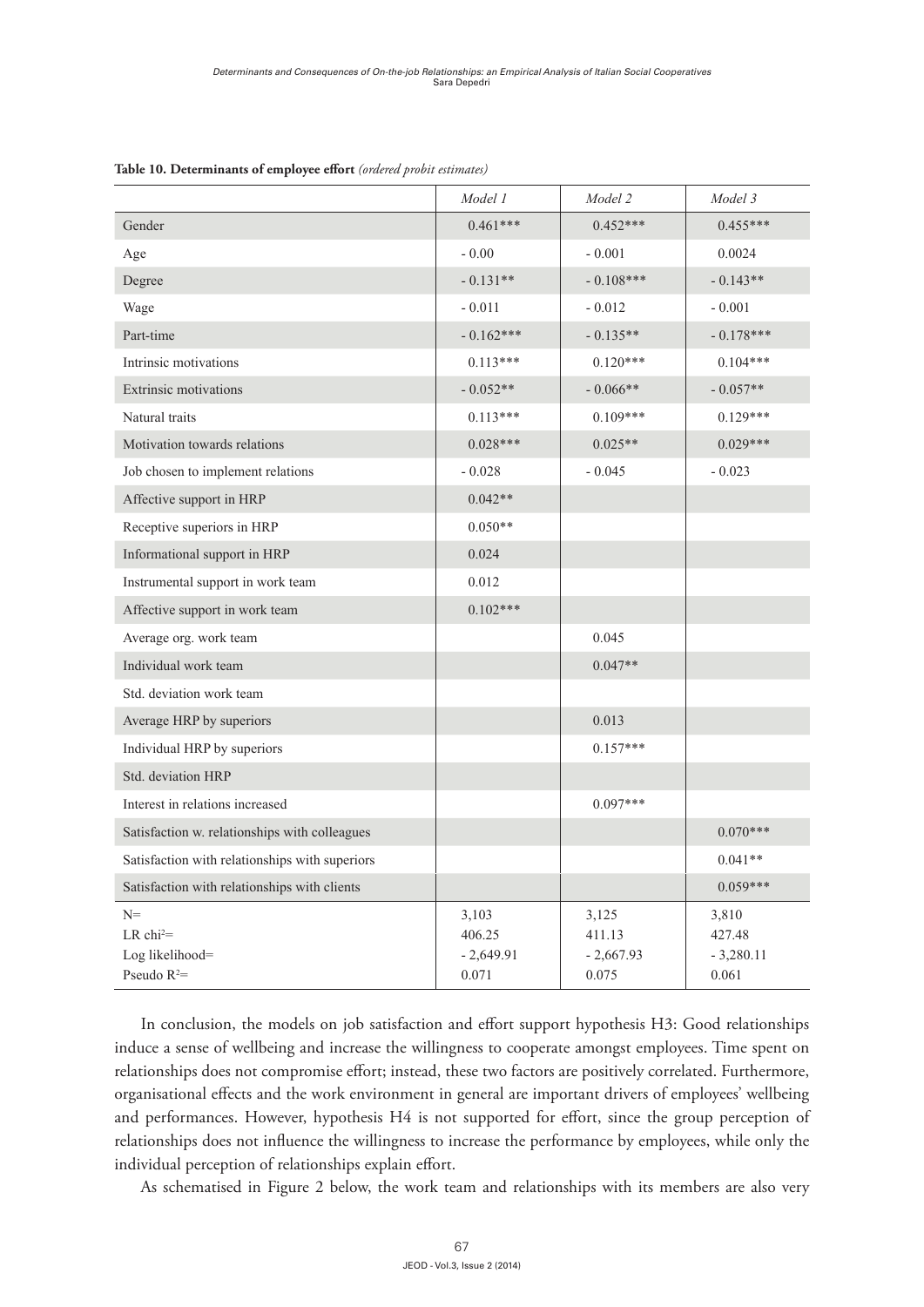significant. They specifically reduce both informal, and especially, formal monitoring by superiors; the data therefore demonstrate that work teams in which colleagues are helpful facilitate the development of peer support and peer cooperation, by increasing trust of superiors in the work team functioning and performances. At the same time, a correlation emerges between the diverse dimensions of support in the work teams, as well as having shared practices of control by superiors and the organisation itself. If this is the case, it can be stated that informal environments tend to develop where people trust each the other and are supportive, and where the work environments are cooperative and oppose the practice of formal and hierarchical monitoring.





By concluding on the scheme proposed and on the hypotheses presented at the beginning of the analysis, it is possible to claim that the components along which relationships are defined are numerous and can be estimated in both quantitative and qualitative factors. Some parts of the relationships produced depend on the interest of employees to spend time and resources in relationships due to their natural extroversion. Some parts of relationships are the results of interactions and supportive behaviours by colleagues and superiors, who also influence the work environment by creating an informal atmosphere and sense of cooperation, and who enhance some social norms which influence the perception of the work environment and the satisfaction with relationships for all employees. Furthermore, some parts of relationships depend on the investment by managers and organisations in the possibility for their employees to find time and opportunities to enhance on-the-job relationships.

Finally, it is also possible to claim that since relationships are consumed and produced at the same time, they do not consume working time, but instead positively affect both individual job satisfaction and employees' performances in terms of effort devoted to the activity.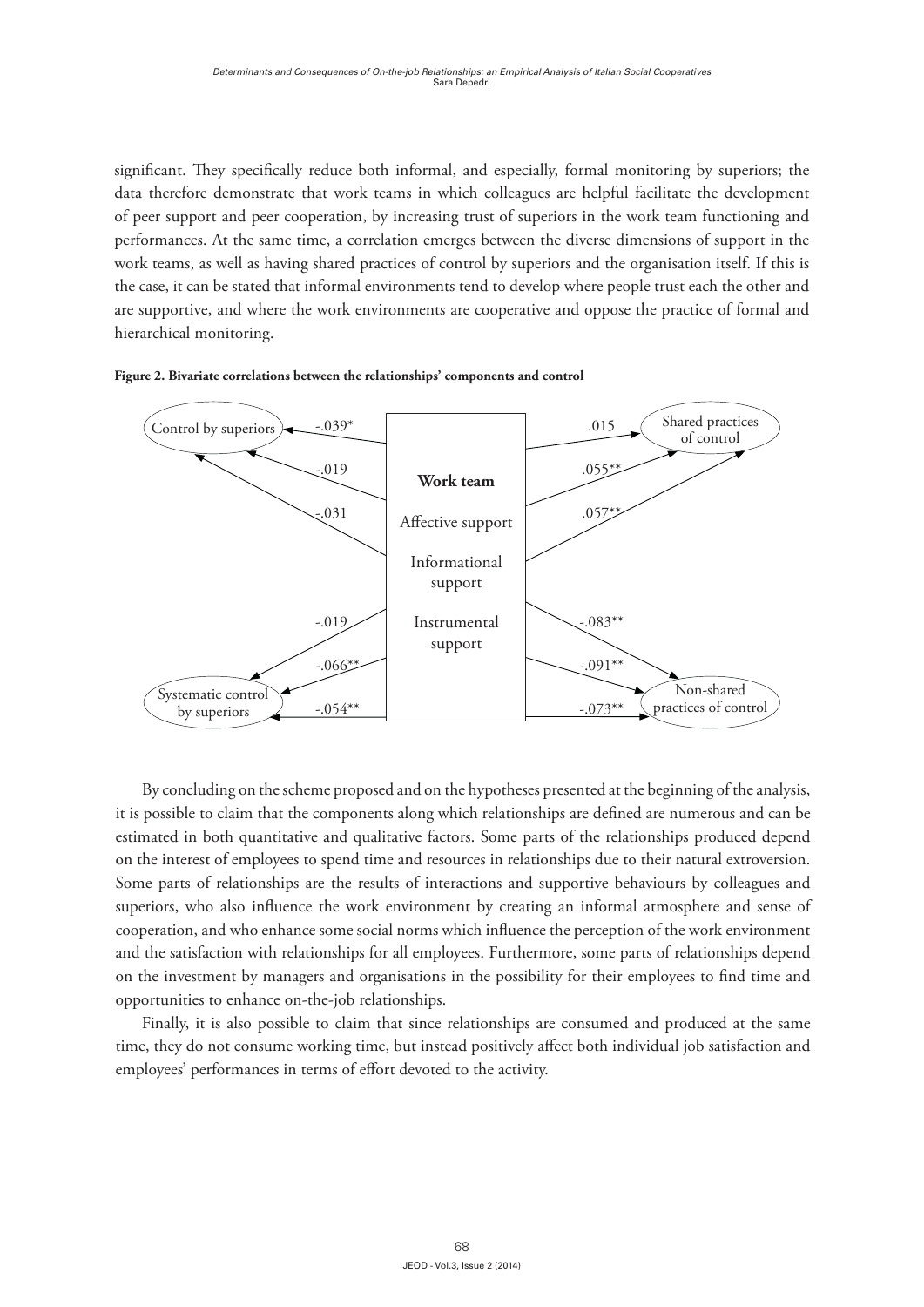#### **4. Conclusions**

Interpersonal relationships seem to be crucial, especially when jobs include multitasking and requires employees to be involved and to relate with other people. The welfare sector is one of the most important examples where relationships can matter. Both economic and sociological theories have emphasised the importance of relationships as goods which are produced and consumed at the same time, influence the wellbeing and happiness of people involved in relationships and enhance cooperation and reciprocity amongst such individuals.

With the aim of finding empirical supports for the theory and the psychological literature on the determinants, components (intended as different dimensions of) and consequences of on-the-job relationships, this paper focussed on both quantitative and qualitative dimensions of relationships. Although analyses carried out in this paper suffer the limit of not verifying the casual relations among the factors considered, the data emerge as interesting for a preliminary understanding of the complexity of on-thejob relationships and in order to reflect in general on their relevance and positive linkage with individual wellbeing and creation of pleasant work environments. As a general result, data show in fact that the natural traits of employees and their motivations, the characteristics of the job and the work environment all affect relationships. The most important determinant of enjoying good-quality relationships is the social (both affective and informational) support by colleagues and superiors.

As a second result, the paper demonstrates that good relationships and human relations practices are correlated with both the satisfaction and performance of employees. Interpersonal relations are therefore a source of personal wellbeing, but do not consume time which should be dedicated to increased productivity. On the contrary, due to the multi-tasking nature of the analysed jobs, relationships stimulate people to exert higher levels of effort.

The empirical findings allow reflection on the sustainability of the standard approach to the study of human resource management, which views on-the-job relationships as consuming time and therefore decreasing effort and performances. The recent development in the empirical analyses and in the organisational studies, as well as the results of this investigation, help to suppose the claim that on-the-job relationships must not be considered solely as an externality which is randomly produced by employees and a possible obstacle to employee productivity. Rather, the paper demonstrates that on-the-job relationships help to increase both employee wellbeing and effort.

The present investigation has the limitation of considering a specific industrial sector where relational aspects influence the quality of performance; therefore, the results cannot be extended to all sectors of activity and organisations. Nevertheless, the findings are important because they concern a range of organisations whose economic and social importance will increase in the near future. For example, in Italy in the last 20 years, social cooperatives have been registering a 10 to 20 percent average annual growth rate. Indeed, they increased in number from a little over 2,000 before regulation up to nearly double that number (3,900 units) in 1996, and reaching 7,363 entities in year 2005 (National Institute for Statistics [ISTAT] data). In 2011, there were 12,264 social cooperatives employing 365,006 workers (Euricse, 2013). Moreover, the results support the hypothesis that the production of welfare services requires some human resource practices promoting participative work environments, which can emerge when the organisation dismisses a purely hierarchical structure in favour of informal communication, cooperation and co-help among managers and employees and employees themselves.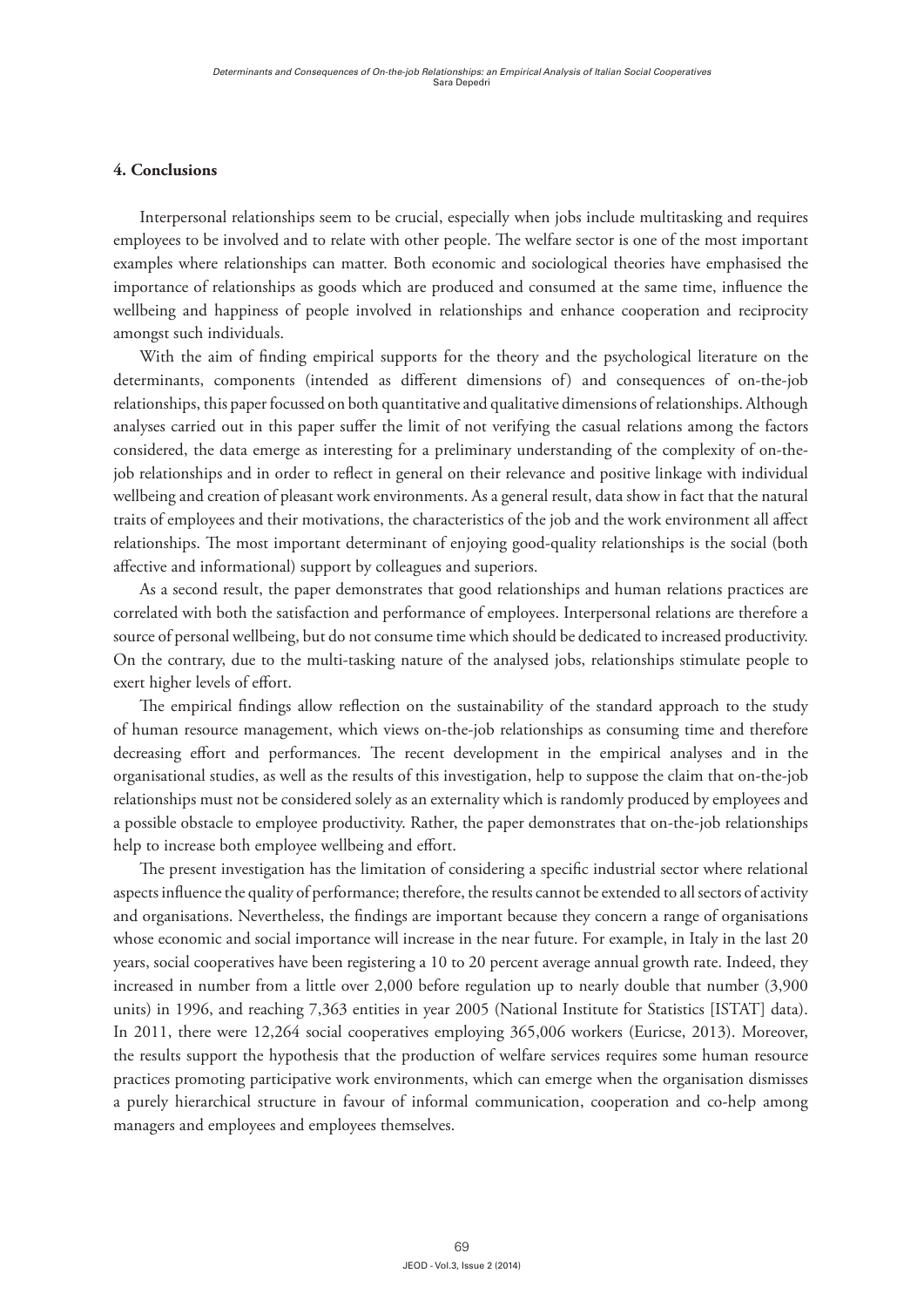# **Appendix**

# **Table A. Items included in the multinomial models**

| <i>Item</i>                                               | Ouestion                                                                                                                                                                                                                    | <b>Values</b>                                               |
|-----------------------------------------------------------|-----------------------------------------------------------------------------------------------------------------------------------------------------------------------------------------------------------------------------|-------------------------------------------------------------|
| Gender                                                    | Indicate your gender                                                                                                                                                                                                        | 0=Male, 1=female                                            |
| Age                                                       | Indicate your age                                                                                                                                                                                                           | Continuous variable                                         |
| Degree                                                    | Your level of education                                                                                                                                                                                                     | $0 =$ Degree, $1 =$ other title                             |
| Wage                                                      | Indicate your hourly wage                                                                                                                                                                                                   | Continuous variable                                         |
| Part-time                                                 | Indicate your working hours                                                                                                                                                                                                 | 0=Full-time, 1=part-time                                    |
| Individual attitudes and motivations                      |                                                                                                                                                                                                                             |                                                             |
| Natural traits                                            | Before you were employed in the co-op, were you<br>interested in on-the-job relations?                                                                                                                                      | Discrete variable from 1=not at<br>all to 7=full            |
| Motivation towards relations                              | How important do you consider relationships on the job in<br>general?                                                                                                                                                       | Discrete variable from 1=not at<br>all to 7=full            |
| Job chosen to implement relations                         | How attractive did you consider relationships choosing to<br>work for the co-op?                                                                                                                                            | Discrete variable from 1=not at<br>all to 7=full            |
| Proxies of working environment and individual perceptions |                                                                                                                                                                                                                             |                                                             |
| Superiors are kind                                        | How kind and helpful is your superior?                                                                                                                                                                                      | Discrete variable from 1=not at<br>all to 7=full            |
| Superiors are receptive                                   | How much does your superior listen to your needs and<br>ideas?                                                                                                                                                              | Discrete variable from 1=not at<br>all to 7=full            |
| Superiors communicate                                     | To what extent does your superior communicate in a kind<br>and clear way?                                                                                                                                                   | Discrete variable from 1=not at<br>all to 7=full            |
| Work team cooperative                                     | In your working team, members cooperate                                                                                                                                                                                     | Discrete variable from 1=not at<br>all to 7=full            |
| Work team friendly and trustworthy                        | In your working team, members are friendly and<br>trustworthy                                                                                                                                                               | Discrete variable from 1=not at<br>all to 7=full            |
| Average org. superiors                                    | Average of scores assigned from all employees interviewed<br>in the co-op to the items:<br>superiors are kind and helpful; superiors are receptive of<br>employees' needs; superiors communicate and transmit<br>guidelines | Continuous variable from<br>$1$ =not at all to $7$ =full    |
| Individual claims on superiors                            | Difference between the average score assigned to the above<br>questions from the employee and the average of the co-op                                                                                                      | Continuous variable from -6 to<br>$+6$ with 0=no difference |
| Average org. working team                                 | Average of scores assigned from all employees interviewed<br>in the co-op to the items:<br>members of my work team cooperate; members are friendly<br>and trustworthy; members share experiences and are<br>altruistic      | Continuous variable from<br>$1$ =not at all to $7$ =full    |
| Individual claims on working team                         | Difference between the average score assigned from the<br>employee and the average of the co-op                                                                                                                             | Continuous variable from -6 to<br>$+6$ with 0=no difference |
| Satisfaction with relationships with<br>colleagues        | How satisfied do you feel with your relationships with<br>colleagues?                                                                                                                                                       | Discrete variable from 1=not at<br>all to 7=full            |
| Satisfaction with relationships with<br>superiors         | How satisfied do you feel with your relationships with<br>superiors?                                                                                                                                                        | Discrete variable from 1=not at<br>all to 7=full            |
| Satisfaction with relations with clients                  | How satisfied do you feel with your relationships with<br>clients?                                                                                                                                                          | Discrete variable from 1=not at<br>all to 7=full            |
| Time on relations with colleagues                         | How much time do you spent on relations with colleagues<br>in your working day?                                                                                                                                             | Discrete variable from 1=no<br>time to $5=a$ lot of time    |
| Time on relations with superiors                          | How much time do you spend on relations with superiors in<br>your working day?                                                                                                                                              | Discrete variable from 1=no<br>time to $5=a$ lot of time    |
| Time in relations with clients                            | How much time do you spend on relations with clients in<br>your working day?                                                                                                                                                | Discrete variable from 1=no<br>time to 5=a lot of time      |
| Human resources policies                                  |                                                                                                                                                                                                                             |                                                             |
| Interest for relations increased                          | How much do you think the co-op has improved your<br>attitudes towards relationships?                                                                                                                                       | Discrete variable from 1=not at<br>all to 7=full            |
| Incentives used: development of relations                 | How much does the co-op support the development of<br>relationships to increase effort?                                                                                                                                     | Discrete variable from 1=not at<br>all to 7=full            |
| Incentives used: meetings                                 | How much does the coop organise meetings to induce<br>employees to increase their effort?                                                                                                                                   | Discrete variable from 1=not at<br>all to 7=full            |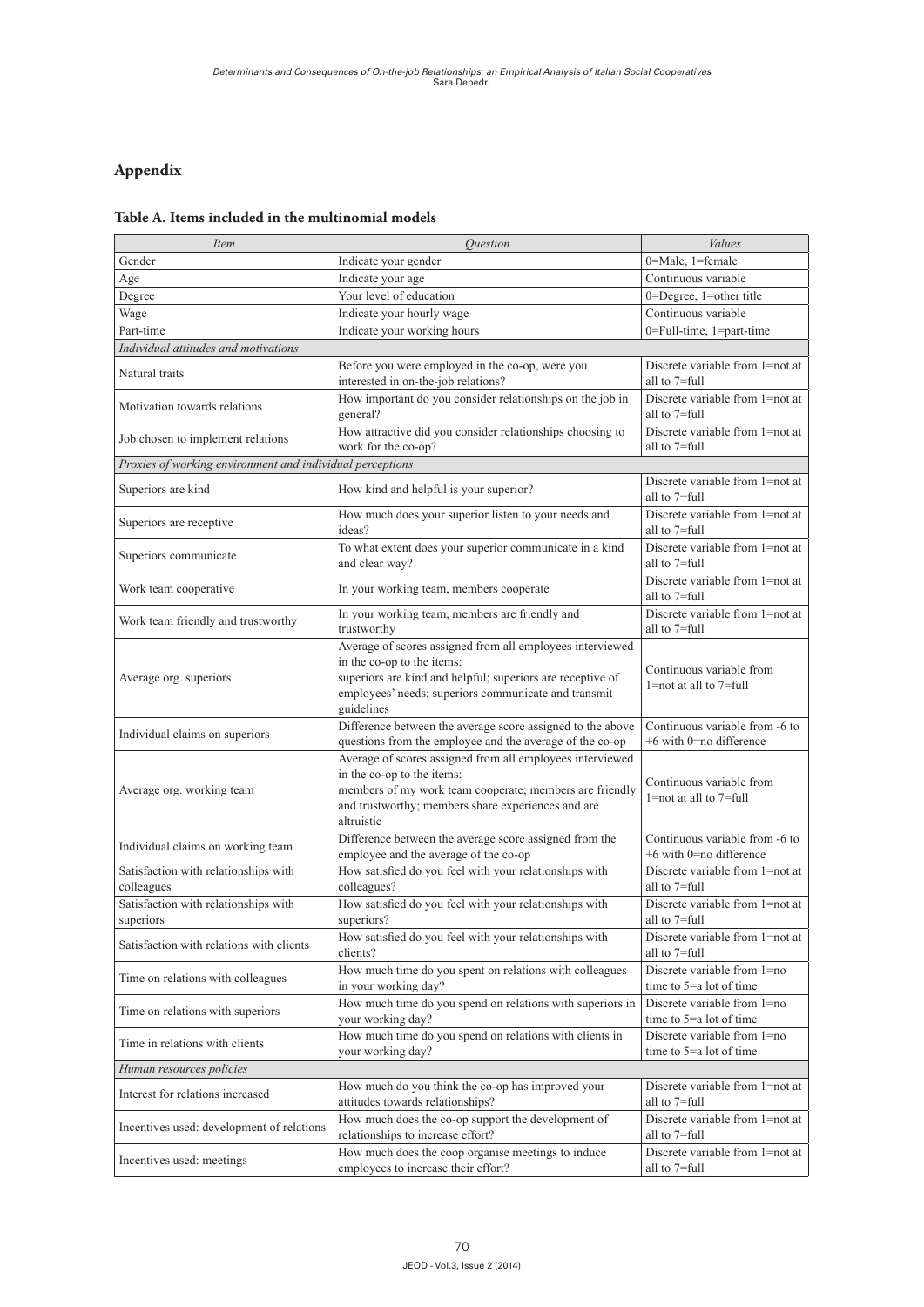| Variables                                             | No. of<br>observations | Average | Std deviation | Minimum      | Maximum |
|-------------------------------------------------------|------------------------|---------|---------------|--------------|---------|
| Worker age                                            | 4134                   | 37.40   | 9.01          | 17           | 73      |
| Tenure                                                | 4134                   | 5.70    | 5.47          | $\theta$     | 36      |
| Gender $(1 = \text{female})^*$                        | 4134                   | 0.74    | 0.44          |              |         |
| Married with children*                                | 4134                   | 0.59    | 0.49          |              |         |
| Education: secondary school*                          | 4134                   | 0.52    | 0.50          |              |         |
| Education: three years<br>university degree*          | 4134                   | 0.11    | 0.32          |              |         |
| Education: five years university<br>degree or higher* | 4134                   | 0.17    | 0.38          |              |         |
| Open end contract*                                    | 4134                   | 0.81    | 0.39          |              |         |
| Part-time*                                            | 4134                   | 0.32    | 0.47          |              |         |
| Forced Part-time*                                     | 4134                   | 0.12    | 0.32          |              |         |
| Hourly wage plus fringe<br>benefits                   | 3434                   | 6.61    | 2.36          | 1.36         | 46.51   |
| Individual monetary premium<br>received last year*    | 4105                   | 0.06    | 0.23          |              |         |
| Yearly amount of monetary<br>premium                  | 4134                   | 77.20   | 285.34        | $\theta$     | 6000    |
| Job task: relationships with<br>clients*              | 4134                   | 0.56    | 0.50          |              |         |
| Job task: coordination*                               | 4134                   | 0.06    | 0.23          |              |         |
| Job task: manual worker*                              | 4134                   | 0.09    | 0.29          |              |         |
| Size of the firm (no. of<br>employees)                | 4097                   | 140.63  | 238.48        | $\mathbf{1}$ | 1702    |

# **Table B. Socio-demographic features and contractual position of the workforce**

\* Dummy variable

*Source:* ICSI 2007 database.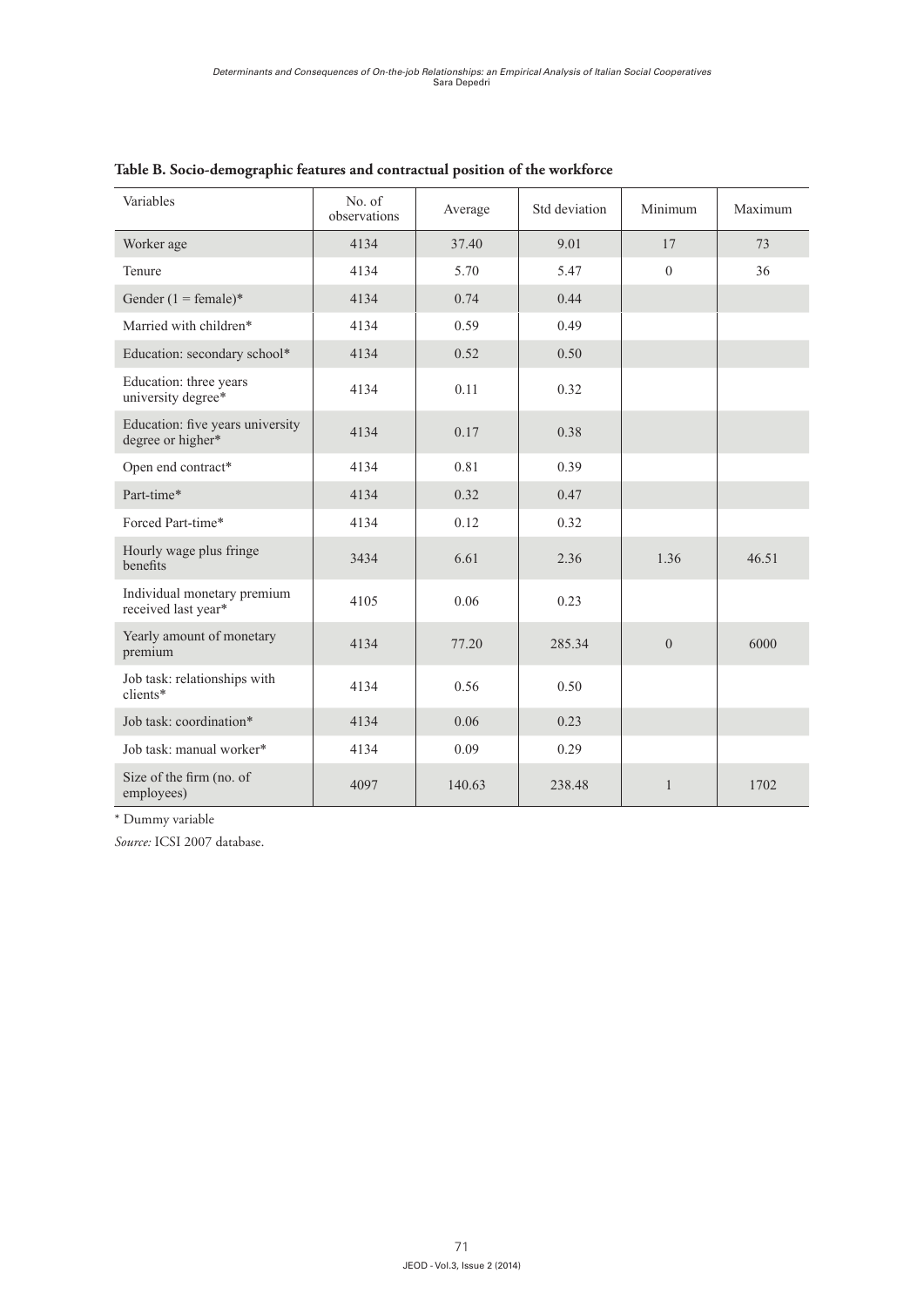# **References**

- Antoci, A., Sacco, P.L. & Vanin, P. (2005). On the Possible Conflict between Economic Growth and Social Development. In Gui, B. & Sudgen, R. (Eds.) (cited). [http://dx.doi.org/10.1017/](http://dx.doi.org/10.1017/CBO9780511522154) [CBO9780511522154](http://dx.doi.org/10.1017/CBO9780511522154)
- Aoki, M. (1984). *The Co-operative Game Theory of the Firm*, Oxford University Press, Oxford.
- Borzaga, C. & Depedri, S. (2005). Interpersonal Relations and Job Satisfaction: Some Empirical Results in Social and Community Care Services. In Gui, B. & Sudgen, R. (Eds.) (cited). [http://dx.doi.org/10.1017/](http://dx.doi.org/10.1017/CBO9780511522154) [CBO9780511522154](http://dx.doi.org/10.1017/CBO9780511522154)
- Cohen, S. & Wills, T. (1985). Stress, Social Support and the Buffering Hypothesis. *Psychological Bulletin*, 98: 310-357. <http://dx.doi.org/10.1037/0033-2909.98.2.310>
- Dejonge, J., Jansen, P. & Vanbreukelen, G. (1996). Testing the Demand-Control-Support Model among Health Care Professionals: A Structural Equation Model. *Work and Stress*, 10: 209-224. <http://dx.doi.org/10.1080/02678379608256801>
- Ducharm, L.J. & Martin, J.K. (2000). Unrewarding Work, Co-employee Support, and Jobsatisfaction: A Test of the Buffering Hypothesis. *Work and Occupations*, (27): 223-243. [http://](http://dx.doi.org/10.1177/0730888400027002005) [dx.doi.org/10.1177/0730888400027002005](http://dx.doi.org/10.1177/0730888400027002005)
- Dur, R. & Sol, J. (2008). Social Interaction, Co-Employee Altruism, and Incentives. *CESifo Working Paper*, n. 2476, Rotterdam.
- Euricse (2013), *Secondo rapporto Euricse sulla cooperazione in Italia. La cooperazione italiana negli anni della crisi,* Edizioni Euricse, Trento. Retrieved from: [http://euricse.eu/sites/euricse.eu/files/db\\_uploads/](http://euricse.eu/sites/euricse.eu/files/db_uploads/documents/1390832942_n2470.pdf) [documents/1390832942\\_n2470.pdf](http://euricse.eu/sites/euricse.eu/files/db_uploads/documents/1390832942_n2470.pdf) [accessed on 26 February 2015].
- Fischbacher, U., Gaechter, S. & Fehr, E. (2001). Are People Conditional Cooperative? Evidence from a Public Good Experiment. *Economics Letters*, 71: 397-404. [http://dx.doi.org/10.1016/S0165-](http://dx.doi.org/10.1016/S0165-1765(01)00394-9) [1765\(01\)00394-9](http://dx.doi.org/10.1016/S0165-1765(01)00394-9)
- Gibbons, R. (1998). Incentives in Organizations. *Journal of Economic Perspectives*, 12(4): 115-132. [http://](http://dx.doi.org/10.3386/w6695) [dx.doi.org/10.3386/w6695](http://dx.doi.org/10.3386/w6695)
- Guest, D. & Peccei, R. (2001). Partnership at Work: Mutuality and The Balance of Advantage. *British Journal of Industrial Relations*, 43: 39-63.
- Gui, B. & Sudgen, R. (2005). *Economics and Social Interaction. Accounting for Interpersonal Relations.* Cambridge University Press, Cambridge UK. <http://dx.doi.org/10.1017/CBO9780511522154>
- Heywood, J.S., Jirjahn, U. & Wei, X. (2008). Teamwork, Monitoring and Absence. *Journal of Economic Behaviour and Organizations*, 68: 676-690. <http://dx.doi.org/10.1016/j.jebo.2008.09.004>
- Hodson, R. (2008). The Ethnographic Contribution to Understanding Co-employee Relations. *British Journal of Industrial Relations*, 46(1): 169-192.<http://dx.doi.org/10.1111/j.1467-8543.2007.00670.x>
- Hurlbert, J.S. (1991). Social Networks, Social Circles and Job Satisfaction. *Work and Occupations*, 18: 415- 430.<http://dx.doi.org/10.1177/0730888491018004003>
- ISTAT (2005). Le cooperative Sociali in Italia. Roma: Istituto Nazionale di Statistica. Retrieved from: [http://www3.istat.it/salastampa/comunicati/non\\_calendario/20071012\\_00/testointegrale.pdf](http://www3.istat.it/salastampa/comunicati/non_calendario/20071012_00/testointegrale.pdf) [accessed on 26 February 2015].
- Kolm, S-C. (2005). The Logic of Good Social Relations. In Gui, B. & Sudgen, R. (Eds.) (cited)
- Kosfeld M., von Siemens F. (2007) "Competition, Cooperation, and Corporate Culture", IZA Discussion paper, n.2927, Bonn.
- Krueger, A.B. & Schkade, D.A. (2007). Sorting in the Labor Market: Do Gregarious Employees Flock to Interactive Jobs?. *Discussion paper IZA*, n.2730, Bonn.
- Morrison, R. (2004). Informal Relationships in the Workplace: Associations with Job Satisfaction. *New*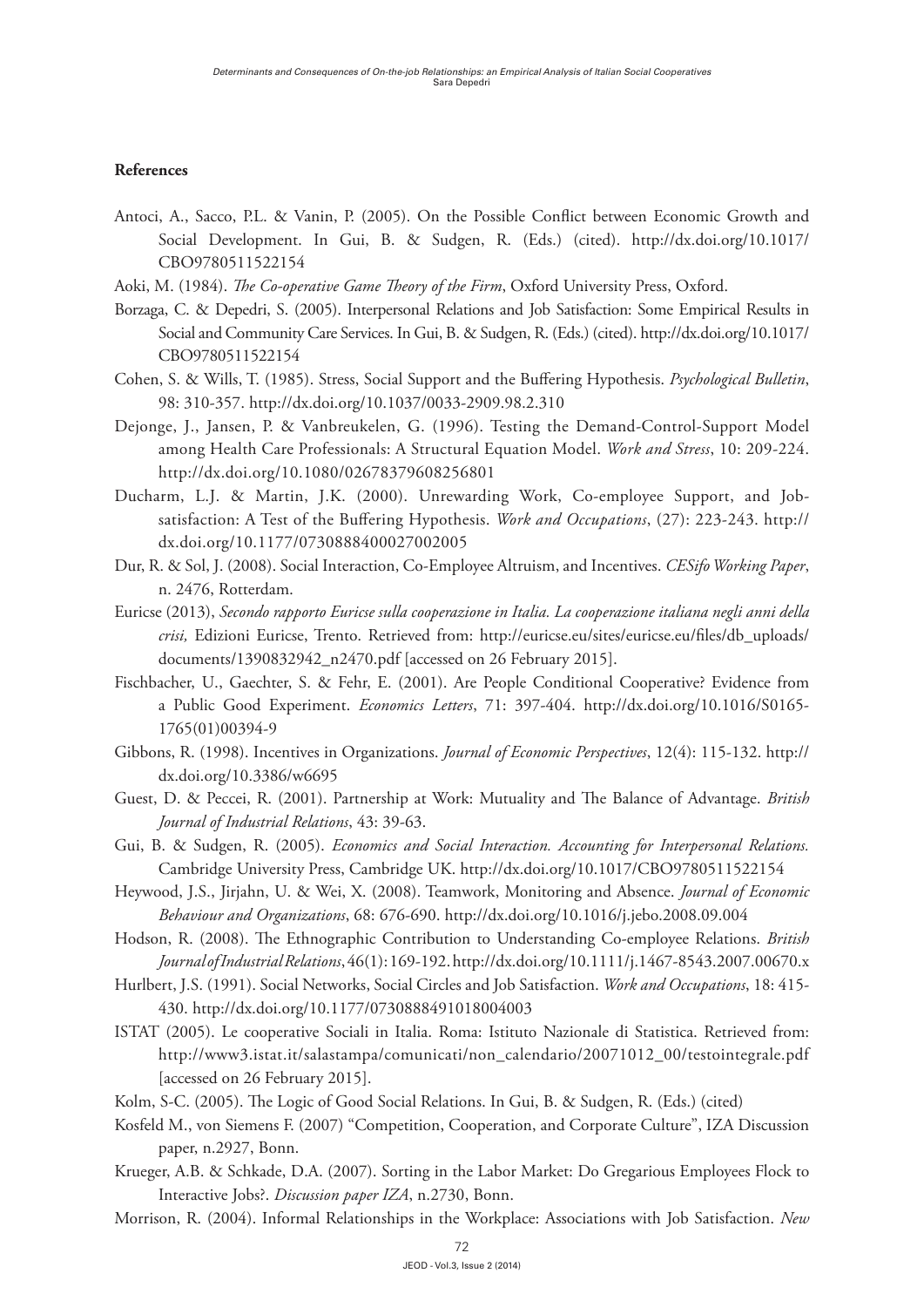*Zeland Journal of Psychology*, 33(3): 114-128.

- Riordan, C.M. & Griffeth, R.W. (1995). The Opportunity for Friendship in the Workplace: An Underexpolored Construct. *Journal of Business and Psychology*, 10(2): 141-154.<http://dx.doi.org/10.1007/BF02249575>
- Roberts, B. & Del Vecchio, W.F. (2000). The Rank-Order Consistency of Personality Traits from Childhood to Old Age: A Quantitative Review of Longitudinal Studies. *Psychological Bulletin*, 126(1): 3-25. <http://dx.doi.org/10.1037/0033-2909.126.1.3>
- Rotemberg, J.J. (1994). Human Relations in the Workplace. *Journal of Political Economy*, 102(4): 684-717. <http://dx.doi.org/10.1086/261951>
- Rubery, J. & Grimshaw, D. (2003). *The Organization of Employment: An International Perspective.* Palgrave Macmillan, NewYork.
- Tucker, J. (1999). *The Therapeutic Corporation.* Oxford University Press, New York.
- Zàrraga, C. & Bonache, J. (2005). The Impact of Team Atmosphere on Knowledge Outcomes in Self-Managed Firms. *Organization Studies*, 26: 661-681.<http://dx.doi.org/10.1177/0170840605051820>